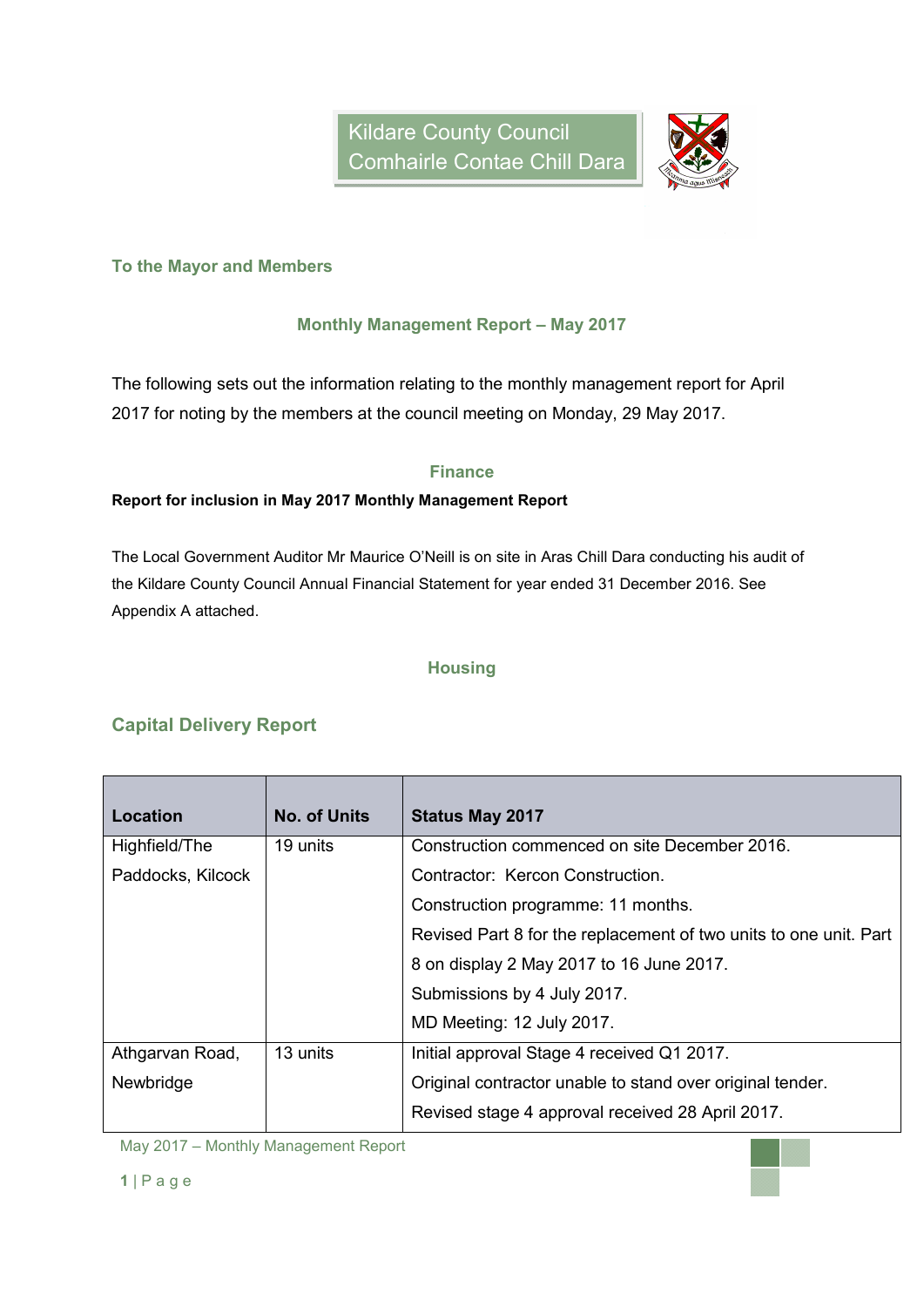|                             |                 | The Council are finalising documentation in connection with the |  |  |
|-----------------------------|-----------------|-----------------------------------------------------------------|--|--|
|                             |                 | award of contract and hope to award this contract within the    |  |  |
|                             |                 | next 2 weeks.                                                   |  |  |
| Dominican Priory,           | 7 emergency     | Work commenced in November 2016.                                |  |  |
| Athy                        | accommodation   | Awaiting final Fire Safety Certification before occupation can  |  |  |
|                             | units and 1     | take place.                                                     |  |  |
|                             | staff unit      |                                                                 |  |  |
| Tankardsgarden,             | 4 units         | Tender for design team services to be issued to the National    |  |  |
| Newbridge                   |                 | Framework Agreement for Architect Lead Design Team              |  |  |
|                             |                 | Services administered by the Office of Government               |  |  |
|                             |                 | Procurement.                                                    |  |  |
| St. Patricks Park           | Refurbishment   | Lot 1 (4 units): Works commenced on site in January 2017.       |  |  |
| Rathangan                   | of 23 Units     | Contractor: Noonan Construction Ltd.                            |  |  |
| <b>Remedial Works</b>       |                 | Initial phase of six units completed.                           |  |  |
| (Phase 1)                   |                 | Going to tender for remaining units May 2017                    |  |  |
| St. Patricks Park           | Demolition of   | Residents' information session held 2 March 2017.               |  |  |
| Rathangan                   | 21 units,       | KCC in negotiation with private owner in scheme.                |  |  |
| <b>Remedial Works</b>       | refurbishment   | Part 8 to follow                                                |  |  |
|                             | of 19 units,    |                                                                 |  |  |
| (Phase's 2 & 3)             |                 |                                                                 |  |  |
|                             | construction of |                                                                 |  |  |
|                             | 16 units.       |                                                                 |  |  |
| Dunmurray Rise              | 32 units        | Part 8 on display 28 February 2017 to 11 April 2017.            |  |  |
| Kildare [Phase 3]           |                 | Submissions by 28 April 2017.                                   |  |  |
|                             |                 | Shortlist of contractors to be completed by May 2017.           |  |  |
|                             |                 | Tender process: June 2017.                                      |  |  |
| <b>Anne Street</b>          | 12 units        | Part 8 on display 14 March 2017 to 2 May 2017.                  |  |  |
| Prosperous                  |                 | Submissions by 19 May 2017.                                     |  |  |
|                             |                 | Shortlist of contractors to be completed by May 2017.           |  |  |
|                             |                 | Tender process: July 2017.                                      |  |  |
|                             |                 | MD Meeting: 14 June 2017                                        |  |  |
|                             |                 |                                                                 |  |  |
| Beechgrove,                 | 18 units        | Part 8 to be launched May/June 2017                             |  |  |
| Rathangan<br>Rathasker Road | 50 units        | Part 8 to be launched June 2017                                 |  |  |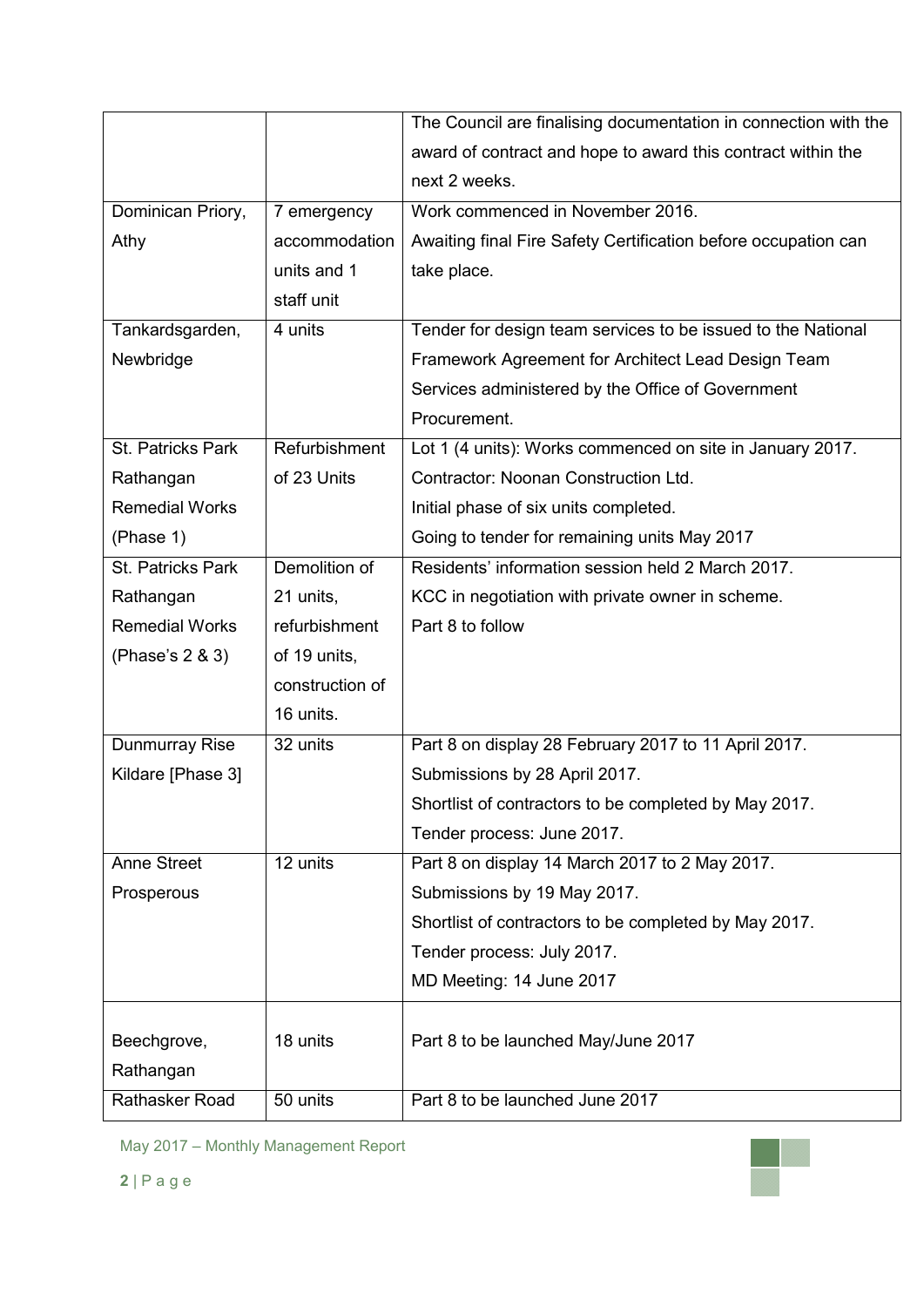| Athgarvan Village | 30 units | Tender for the appointment of consultants complete. |  |  |
|-------------------|----------|-----------------------------------------------------|--|--|
|                   |          | Design Team Consultants appointed.                  |  |  |
|                   |          | Design proposals currently being prepared.          |  |  |
| Dominican Lands   | 25 units | Approval Stage 1 application submitted to DHPCLG in |  |  |
| Athy              |          | December 2016.                                      |  |  |
|                   |          |                                                     |  |  |
| Ardclough Road,   |          | Feasibility Investigations to be undertaken.        |  |  |
| Celbridge         |          |                                                     |  |  |

## **Approved Housing Body Schemes**

| Flinter's Field, Athy | 35 units | <b>Respond Housing Association-</b>                            |  |  |
|-----------------------|----------|----------------------------------------------------------------|--|--|
|                       |          | Part 8 on display 4 May 2017 to 16 June 2017.                  |  |  |
|                       |          | Submissions by 3 July 2017.                                    |  |  |
|                       |          | Shortlist of contractors to be completed by May 2017.          |  |  |
|                       |          | Tender process: July 2017.                                     |  |  |
|                       |          | MD Meeting: 24 July 2017                                       |  |  |
| Castlefen, Sallins    | 28 units | Tuath Housing Association - Part 8 to be launched in Quarter 2 |  |  |
|                       |          | 2017.                                                          |  |  |

#### **PPP Schemes**

| Craddockstown, | 74 units | Section 85 agreement approved by Members at March      |  |  |  |
|----------------|----------|--------------------------------------------------------|--|--|--|
| <b>Naas</b>    |          | meeting.                                               |  |  |  |
|                |          | Part 8 on display 11 April 2017 to 25 May 2017         |  |  |  |
|                |          | Submissions by 12 June 2017.                           |  |  |  |
|                |          | MD Meeting: 18 July 2017                               |  |  |  |
| Butterstream,  | 80 units | Design Development stage. Part 8 to be launched in Q2. |  |  |  |
| Clane          |          |                                                        |  |  |  |

#### **Infill Schemes**

| Narraghmore          | 4 units     | Stage 1 Approval received 23/03/2017             |
|----------------------|-------------|--------------------------------------------------|
| <b>Newtown House</b> | 4 estimated | Pre-Stage 1- design phase for scheme in progress |
| Glandore, Athy       |             | Feasibility Investigations in progress           |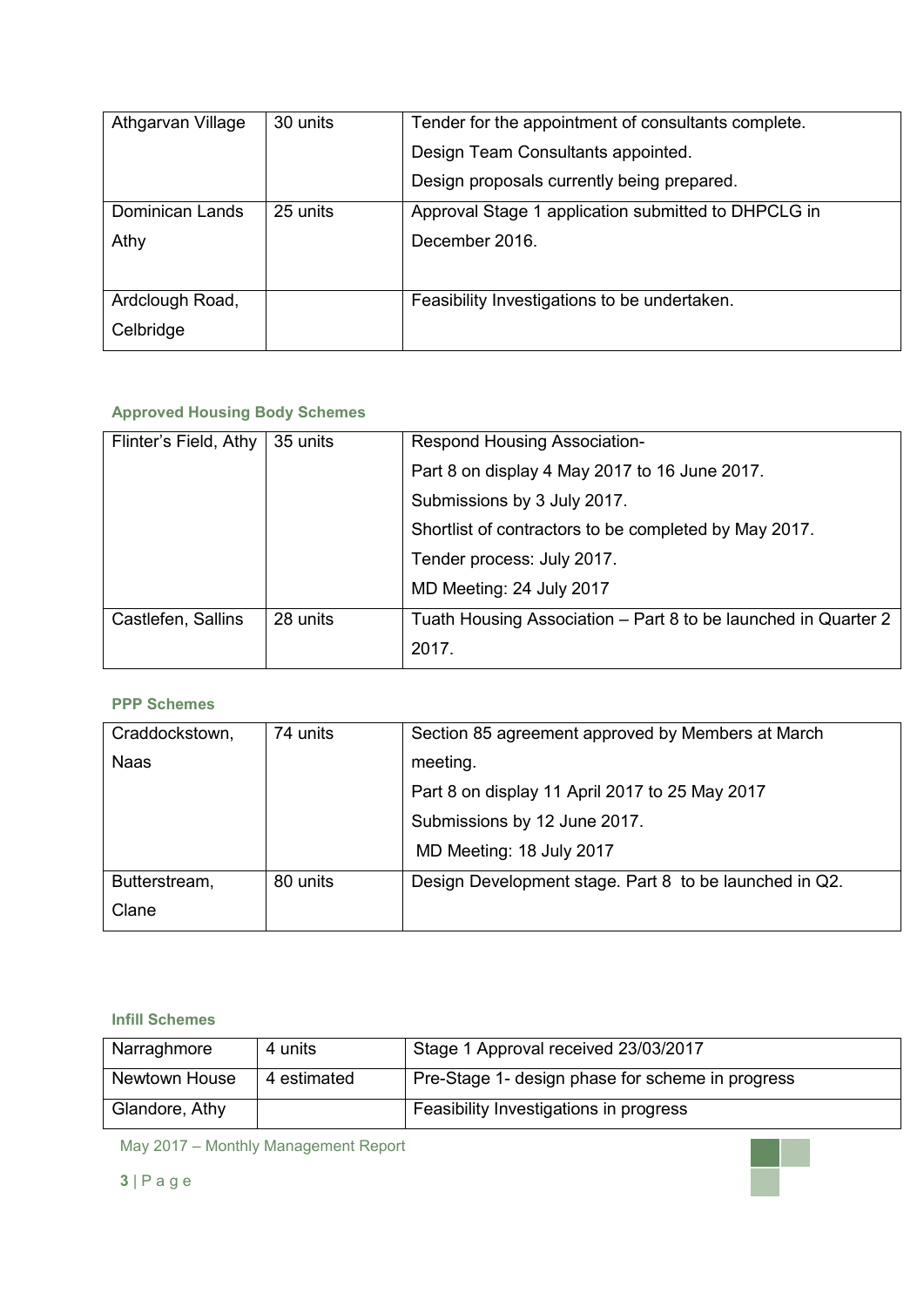| Skenagun,    | Feasibility Investigations in progress |
|--------------|----------------------------------------|
| Castledermot |                                        |

### **Maintenance Section**

A total of 345 calls were logged and assigned by the Response Maintenance Team in the last month. Of these, 262 were assigned to either a Clerk of Works or a contractor for completion. The remaining number of 83 calls require further assessment or are deemed to be the responsibility of the tenant.

## **Summary of Social Housing Assessments 2017**

We have been directed by the Minister for Housing, Planning, Community and Local Government, under Section 21 of the Housing (Miscellaneous Provisions) Act 2009, that each housing authority is required to prepare a summary of housing needs of the social housing assessments carried out in its administrative area. The Minister has directed that the summary be prepared on 28 June 2017.The 2017 summary is the continuation of the process of annual assessments of national housing need, commenced with the 2016 Summary. The applications that require review are those that have not been assessed for the first time or reviewed since 9 June 2016.

The key output of the summary remains the net need figure i.e. the number of qualified households on our housing list whose housing need has not been met. It is, therefore, essential that all households included on the list of qualified households meet the criteria of eligibility and need set out in the Social Housing Assessment Regulations, and also that our total figure does not include certain households, such as those on transfer lists or in accommodation provided under RAS or HAP.

Over the coming weeks the housing department will be making contact with the relevant applicants on our housing list to ensure that all applicants are compliant with the social housing assessment regulations and are still in need of housing. In the meantime we would encourage housing applicants to ensure that their housing applications are up to date.

May 2017 – Monthly Management Report **4** | P a g e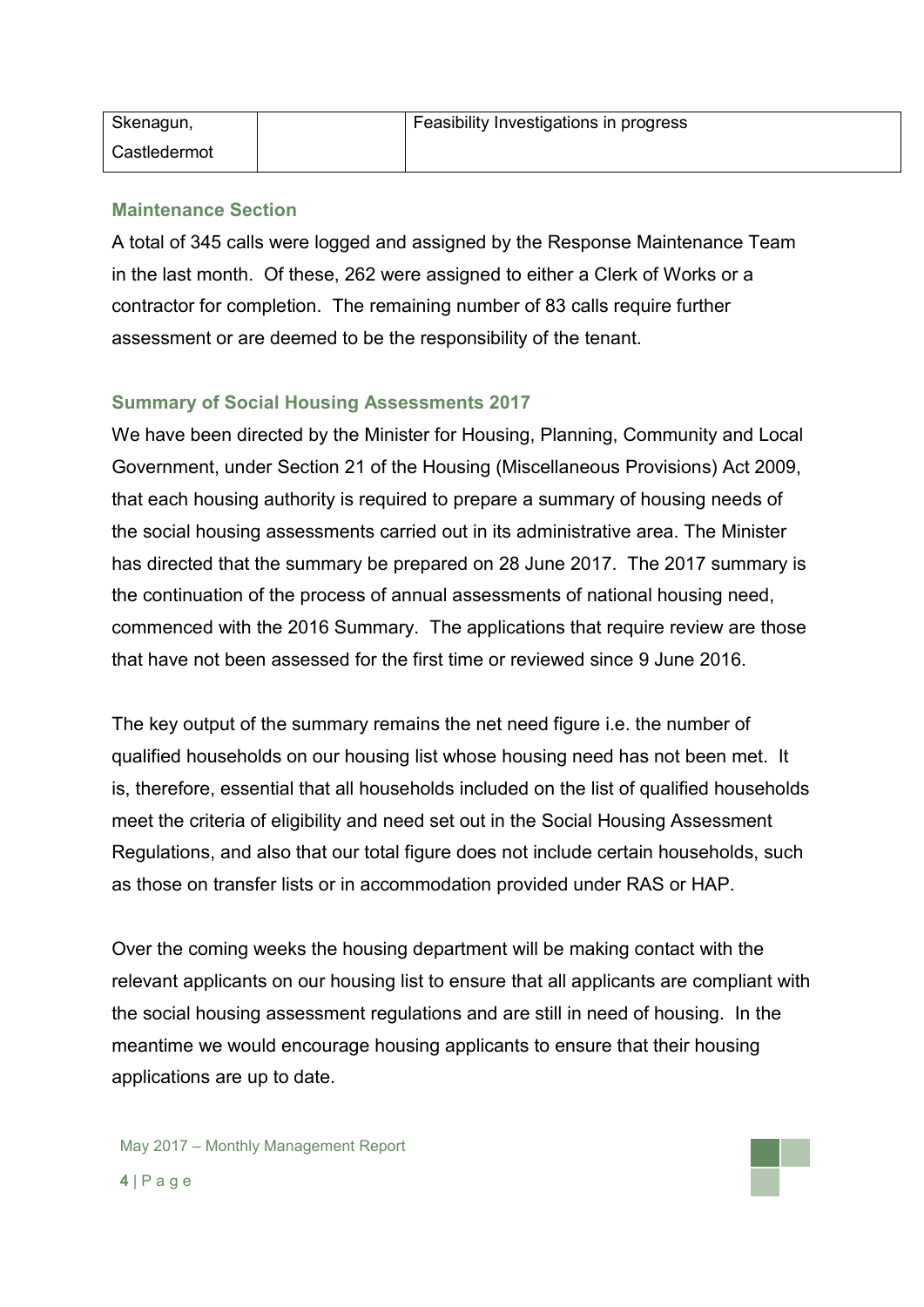## Planning and Strategic Development **Planning**

## **Local Area Plans (LAPs)**

- Clane Local Area Plan. The members discussed the Chief Executive's report on submissions received during the public consultation period of the proposed Material Alterations to the Draft Clane LAP on the 10 May and adopted the Clane Local Area Plan 2017 – 2023.
- Leixlip Local Area Plan. The Draft LAP for Leixlip is on public display from 10 April, 2017 to the 22 May, 2017 and submissions may be made during this period. Two public information sessions were held in Leixlip during May.
- Celbridge Local Area Plan. The Material Alterations to the Draft LAP for Celbridge went on public display from 16 May, 2017 to the 14 June, 2017 and submissions may be made during this period.

## **Development Management**

## **Number of planning applications received**

|       | April | Year               |
|-------|-------|--------------------|
| 2015: | 112   | 1,192              |
| 2016: | 123   | 1,376              |
| 2017: | 141   | 490 (to end April) |

## **Planning applications decided: April 2017**

| Granted:                      | 68 |
|-------------------------------|----|
| Retention:                    | 23 |
| <b>Extension of Duration:</b> | 2  |
| Refused:                      | 14 |

#### May 2017 – Monthly Management Report **Planning applications of note granted: April 2017**

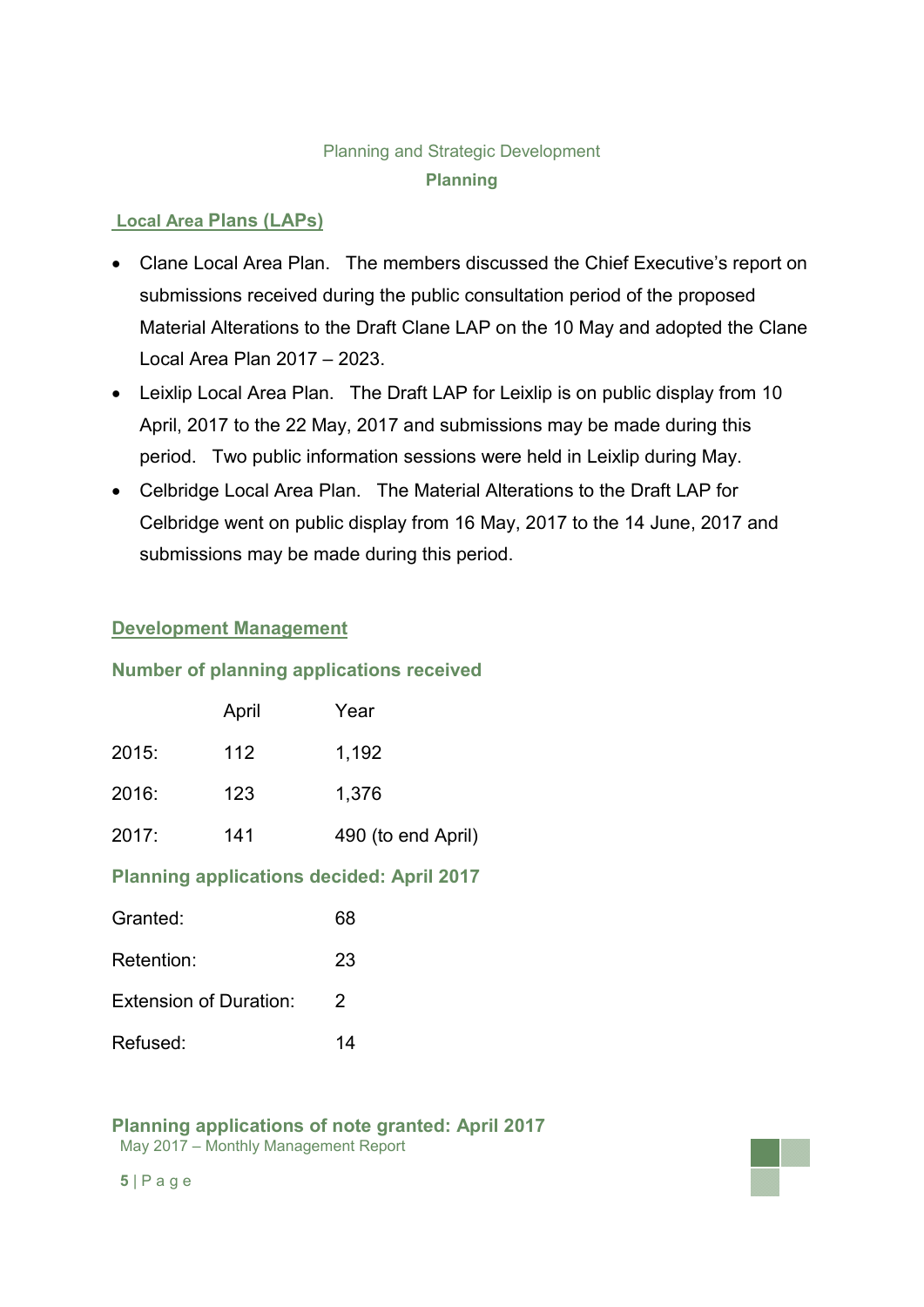**16/833 Ardstone Residential Partners :** 57 Residential dwellings at Johnstown, Naas.

**16/955 Thoval Properties:** 110 two-storey dwellings at Temple Mills, Yellow Lough, Rathangan.

**16/1265 Power Capital Renewable Energy:** 10 year permission for the construction of up to 25 megawatt solar PV farm within a site of 35.6 hectares at Dysart, Johnstownbridge

## **New Applications of note received April 2017**

**17/371 Garyaron Homes Ltd:** Permission for 14 houses at Rathbride Road, Kildare.

**17/383 Minister for Education:** Permission for a two-storey 16 classroom primary school for Maynooth Educate Together at Celbridge Road, Maynooth.

**17/393: Jim Rainsford:** Permission to develop the village centre site surrounding the Athgarvan Inn at Athgarvan.

## **Heritage**

 **Local Authority Heritage Officers continue to sponsor Tidy Towns Award**

Local Authority Heritage Officers & Biodiversity Officers have secured agreement from the National Tidy Towns Unit to continue with a new award in the national competition. The award recognises work done by Tidy Towns groups to conserve our threatened pollinator species such as bees and insects, in line with the actions in the All Ireland Pollinator Award. Details will be announced soon.

## **Training for Tidy Towns groups- Pollinator Plan**

Training was provided by the Heritage Officer and the National Biodiversity data centre regarding the implementation of the Pollinator Plan. 70 participants attended.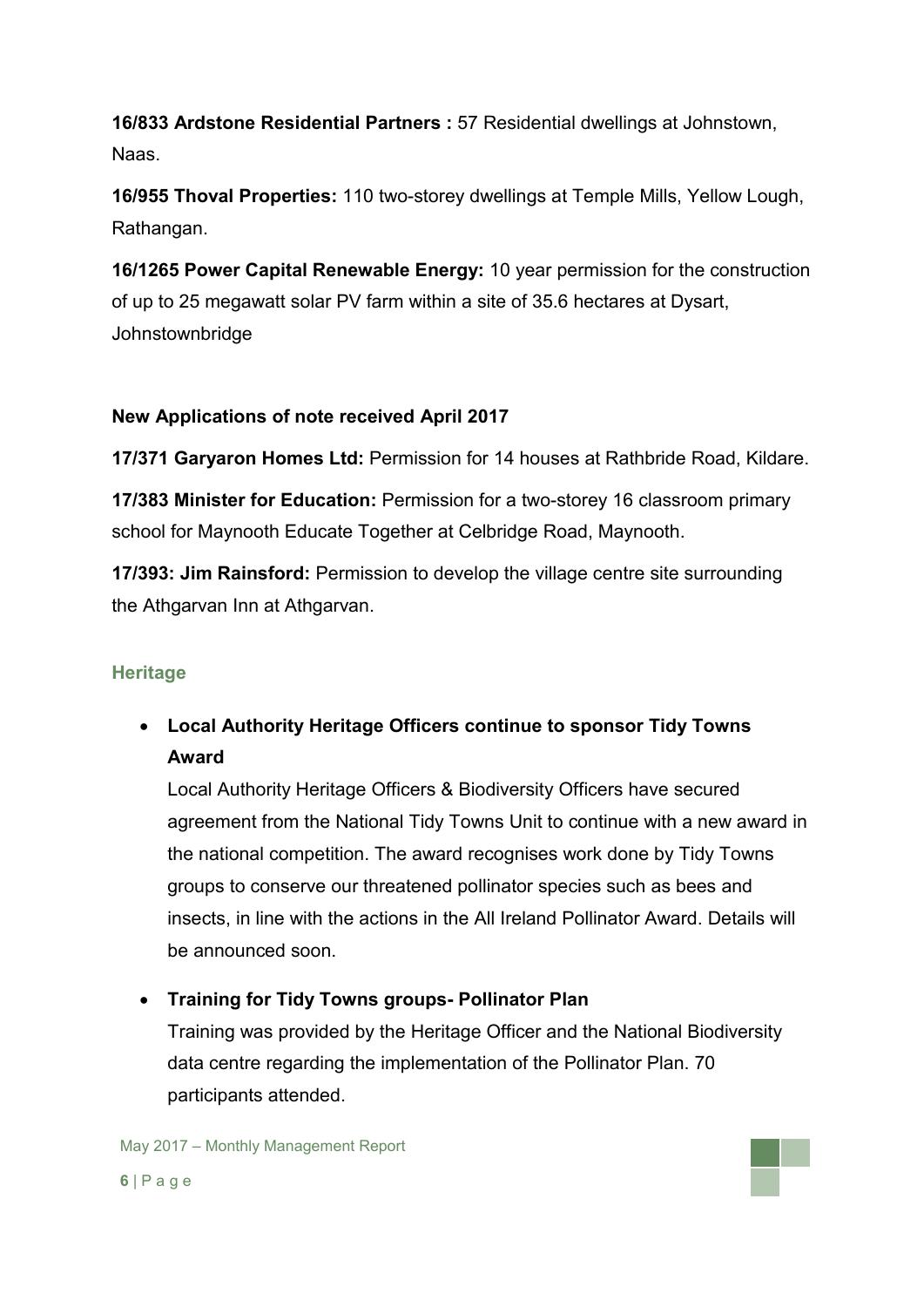## **Heritage Plan Projects Funding 2017**

The Heritage Office secured funding from the Heritage Council for co-funding of the County Kildare Heritage Plan Projects in 2017 Funding was secured for the following projects:

- Biodiversity Action Plans for 8 towns and Villages.
- Promotion of the Heritage of the River Liffey (joint project with 5 LA).
- Value of Heritage Info-graphic (joint project with 4 LA)

## **Irish Walled Towns Network**

Athy, Castledermot and Kildare Towns have applied to the Irish Walled Towns Network for funding to fund interpretation and conservation projects to the former medieval walls of these towns. Notification of grants is due in May 2017.

### **Community Heritage Grants Scheme**

A total of 58 applications was received under the Community Heritage Grant Scheme 2017. The projects applied for cover a number of themes which are compatible with the County Heritage Plan i.e. gathering data, raising awareness, dissemination of information, tourism and the creation and conservation of heritage sites or items. 49 of the applications were deemed to be eligible for grant purposes.

The total amount allocated by Kildare County Council under the Community Heritage Grant Scheme 2017 is €51,000. A report on grant recommendations is currently being brought to each MD meeting for approval during May.

## **Biodiversity Week 2017 - Saturday 20 May to Sunday 28 May**

A programme of events has been developed with natural heritage groups, Tidy Towns, Castletown House and NUI Maynooth with events taking place throughout the county beginning on Saturday 20 May.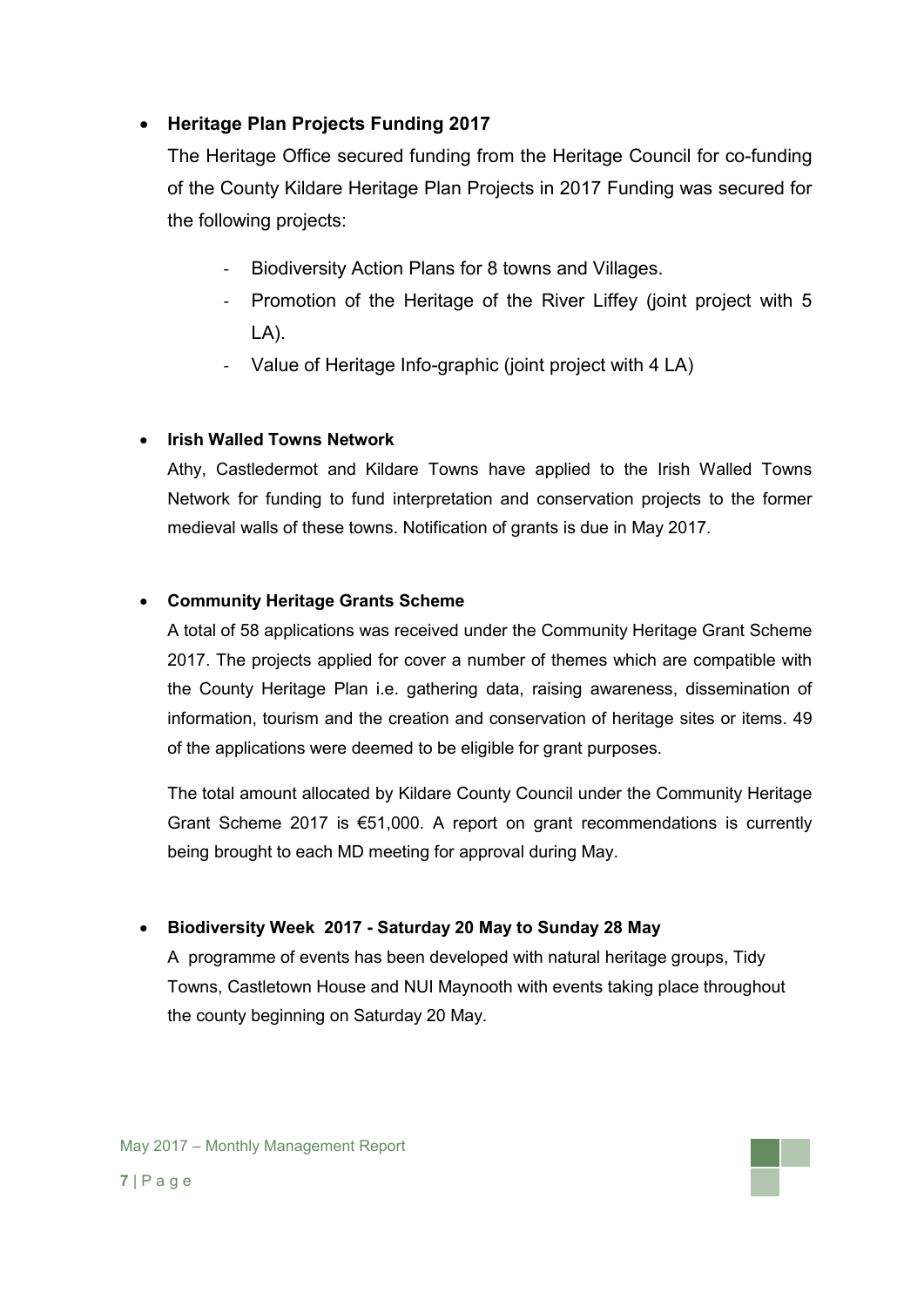#### **Library and Arts Service**

## **Library Development Programme**

Strategies actioned from: IDEAS REALISED: Spreading the Word... Kildare County Council Library Services Development Plan 2015 - 2019

## **Capital Projects and New Service Provision**

### **Athy Capital Project**

The contractor is currently onsite and works are progressing.

### **Naas Library Capital Project**

Awaiting return of tender documents.

### **Library Management System (LMS) - National Implementation**

Kildare and other library authorities have begun the bulk opt-in process for SMS text notifications. This will enable patrons to receive notifications of overdue items or to tell them that a book on request is available for collection. This process will be completed by the end of May.

## **Library Management System (LMS) - Acquisitions API**

Kildare completed the testing of an online ordering system of stock acquisitions for the whole country. This employs the use of a Sierra Acquisitions API and means orders appear in real-time, is much more efficient, streamlined approach to ordering book and non-book material.

#### **Review of National Library Public Library Policy**

The current policy 'Opportunities for All' is under review, Kildare staff have participated in consultations in Dublin and have delivered a public focus group in the area of Adult Learning to assist informing the new public library policy. Kildare staff

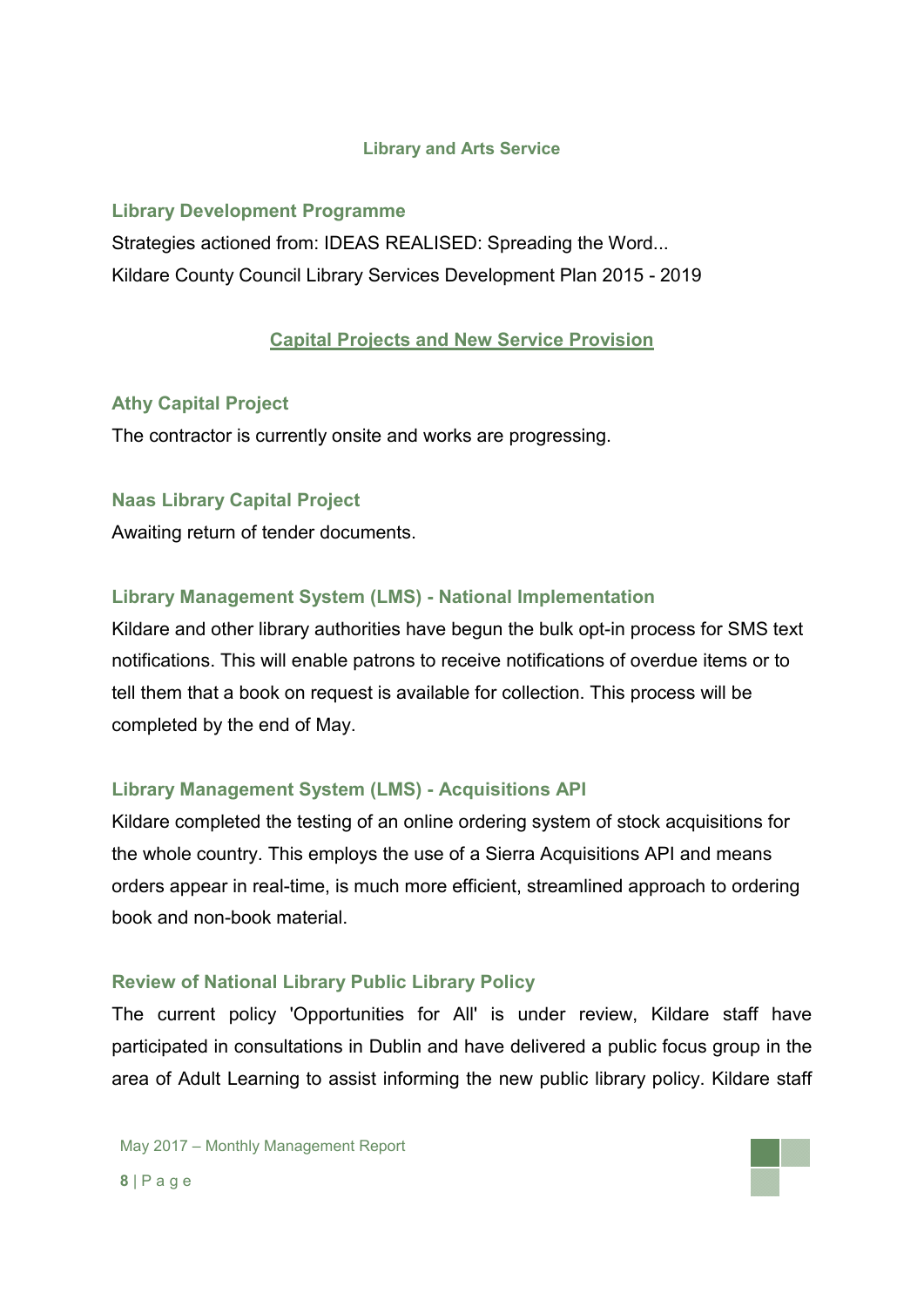also facilitated a regional staff consultation in Munster to explore future trends and objectives. Further consultations are ongoing locally.

**News and Highlights - May & June Library Programme of Events**

#### **Toys Technology and Training 2017 Programme**

This series of talks designed to offer support to children and adults with learning difficulties, disabilities or more significant needs, continues throughout 2017. Current talks include presentations from Dr. Dorothy Armstrong on Sensory Processing Disorder, Dyspraxia in Primary School, Assertiveness Training for Teenagers with Aspergers, Music Therapy by Bill Ahessy, Presentations on Dyslexia by the Dyslexia Association and Speech and Language Therapy. This specialised lecture series can be accessed free of charge throughout the county. To date this year over 530 parents, teachers and professionals have attended the talks and workshops as part of this programme.

#### **'Let's Talk About Parenting' 2017 Programme**

A series of talks organised with support from the HSE, Tusla, Kildare Youth Service, Community Awareness of Drugs, Teach Tearmainn and Kildare County Childcare Committee. 13 talks took place this month in our 7 main libraries including 'First Aid for Parents', 'Helping your Child Sleep Better 'Children who worry too much' 'Coping with an Anxious Child and Panic Attacks' and "Understanding Eating Disorders". To date over 650 parents have attended talks this year as part of the programme.

#### **Support to Secondary Schools Programme 2016/17**

This year's programme has now ended. During the school year from September 2016 to June 2017 over 3,500 students from 10 secondary schools attended workshops, events and activities Celbridge, Leixlip, Naas and Kildare Libraries. Plans are underway for next year's programme which will be ready in late August.

## **Leixlip Library Celebrated its 10 Year Anniversary**

May 2017 – Monthly Management Report Leixlip Library hosted a month of events to mark the  $10<sup>th</sup>$  Anniversary of the official opening The programme included children's and family events - Reubens Variety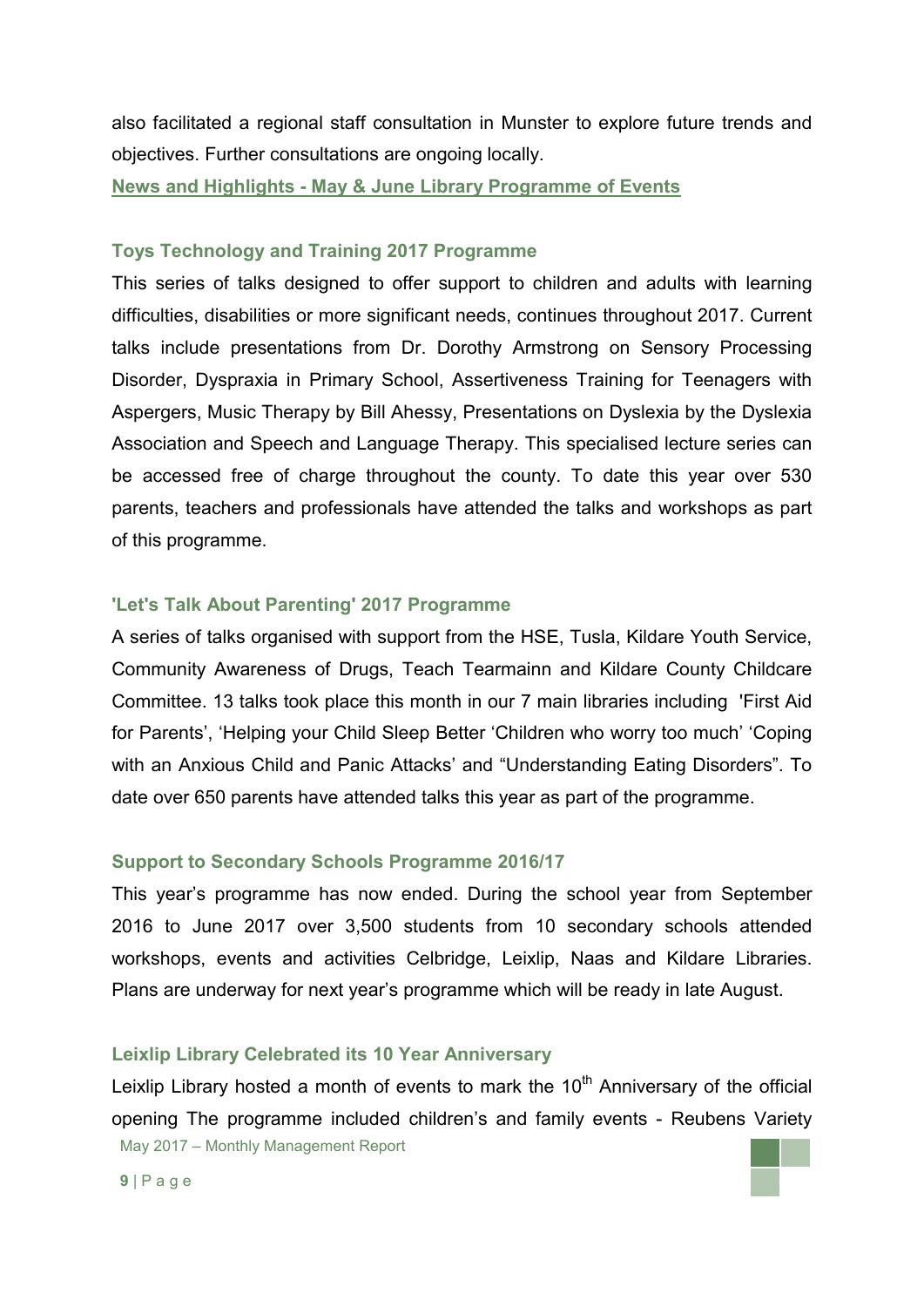Show, Storytime and Pottery workshops. Also heritage, cultural and creative events such as author visit from Mia Gallagher, Creative Writers Gathering, Carnation Theatre, Local History talk and an evening of Music Appreciation. We had hobby and craft events such as Gardening, Knitting and Crochet and Health and Well-being events including safe TALK Suicide Alertness Training, Music Therapy and X-Pert Diabetes classes.

The highlight of the month's celebrations was held on the evening of 11 May when the library staff hosted an anniversary event. The opening address was given by Cllr. Michael Coleman who congratulated the staff on all the achievements of the last 10 years and referred to Leixlip Library as an unsurpassed community resource. Over 100 people attended the event which included the screening of a documentary about Leixlip Library created by the Kildare Young Film Makers, contributions from the County Librarian, library staff and the Leixlip Creative Writing Group followed by light refreshments.

#### **Beyond the Book – Kildare Young Readers Festival**

Our first ever Young Readers Festival will take place 12- 24 June in libraries throughout Kildare. The programme includes an exciting series of visits from children's authors such as Shane Hegarty, Dave Rudden, Julliette Saumande and more, storytelling and book themed workshops suitable for children of all ages. The festival aims to encourage reading and a love of literature through interactive events and activities that go "Beyond the Book!". Some events take place during school hours and are reserved for schools only. There are also open events available which can be booked by parents outside of school hours.

#### **Library Family Days**

This year Library Family Day will take place in Leixlip, Maynooth and Celbridge Libraries on Saturday 17 June. A day off fun for all the family with events such as storytime with facepainting and a special visit from Rua the Library Squirrel followed by a puppet show from Moon & Sixpence Marionette Travelling Theatre.

#### **Better Basics**

May 2017 – Monthly Management Report

**10** | P a g e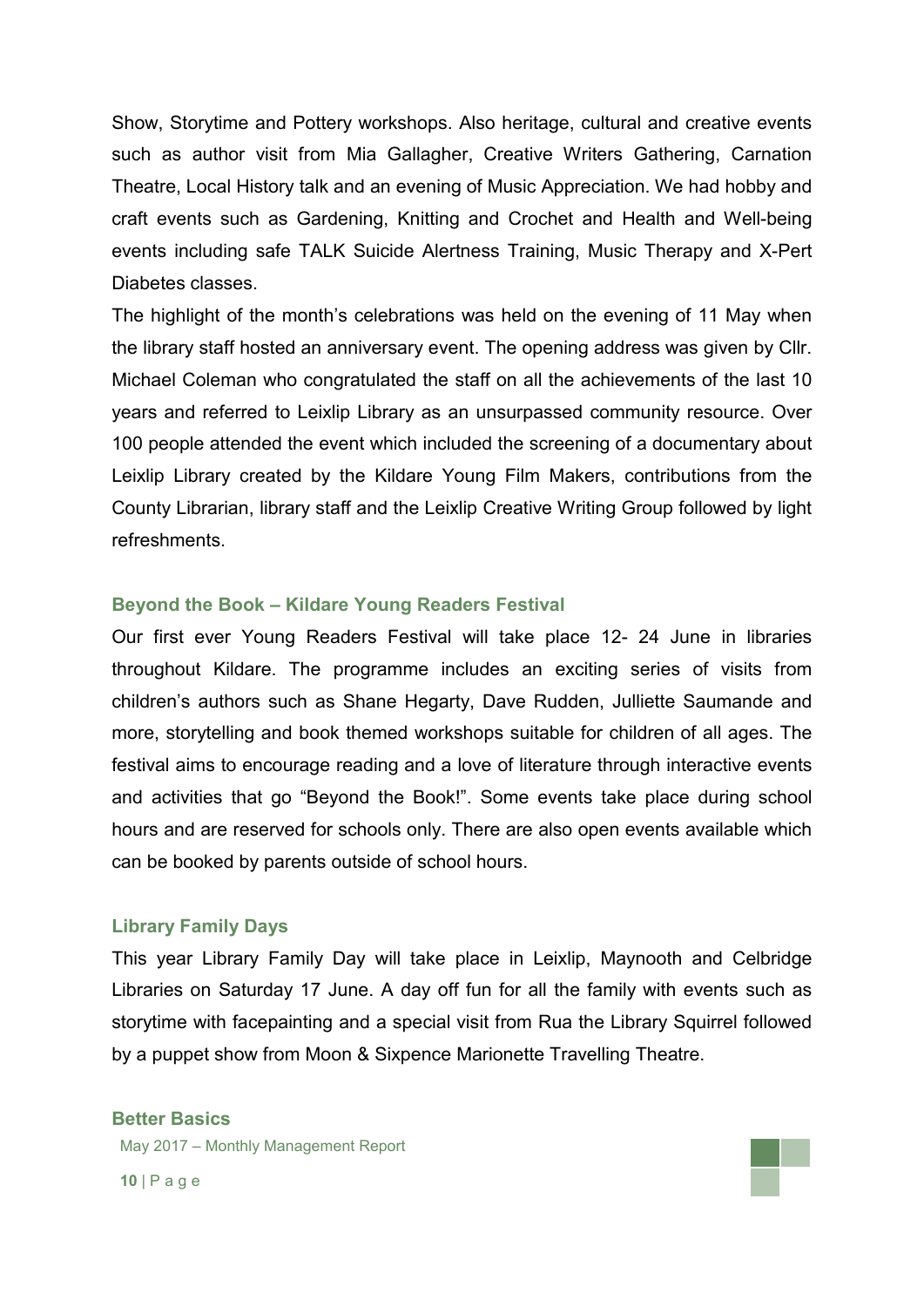The 2016-2017 Better Basics programme will be completed in May 2017. Thirty children from four primary schools in the county took part in the programme this academic year. Better Basics is a paired reading literacy programme run in conjunction with County Kildare Leader Partnership. The aims of the programme are to increase confidence in reading ability and promote greater involvement and interest in school life. A prize giving ceremony for the children will be hosted by the library service in June.

#### **Biodiversity Week Events at Libraries**

During Biodiversity week, ReCreate will be setting up shop in Naas Library. Using their vast array of unusual and diverse reuse materials, a recreate artist will be on hand to assist with all sorts of creations and imaginings.

There will be an Open Family Walk, with facilitator from the Irish Wildlife Trust, starting from Naas Library with an introduction and walk along the canal identifying and learning about plant, water and wildlife. A display of library books relating to biodiversity will also be on display in the libraries and there will be GYO (Grow Your Own) workshops for children to introduce participants to GYO where they will plant a pot and bring it home to grow.

Television and radio presenter Éanna Ní Lamhna will give talks at seven of our libraries to primary school children.

North Kildare Bee-keepers will also travel selected libraries to give talks to young children as part of the programme.

#### **Lego Exhibition**

On 19 May from 2pm and during library hours on Saturday 20, over 20 brick.ie members will reveal their latest creations at Naas Library. This is believed to be the largest gathering of AFOL (Adult Fans of Lego) builders ever in Ireland, not even counting those brick.ie members amongst the visitors. In what has become a brick.ie flag-ship event, this year's models will include everything from large city buildings to moving trains, trams, buses and trucks. There will be a Jurassic zone featuring as part of a dinosaur display. Star Wars fans will love the expanded Hoth base in the midst of an exhibition that also includes medieval scenes, a castle siege, a replica of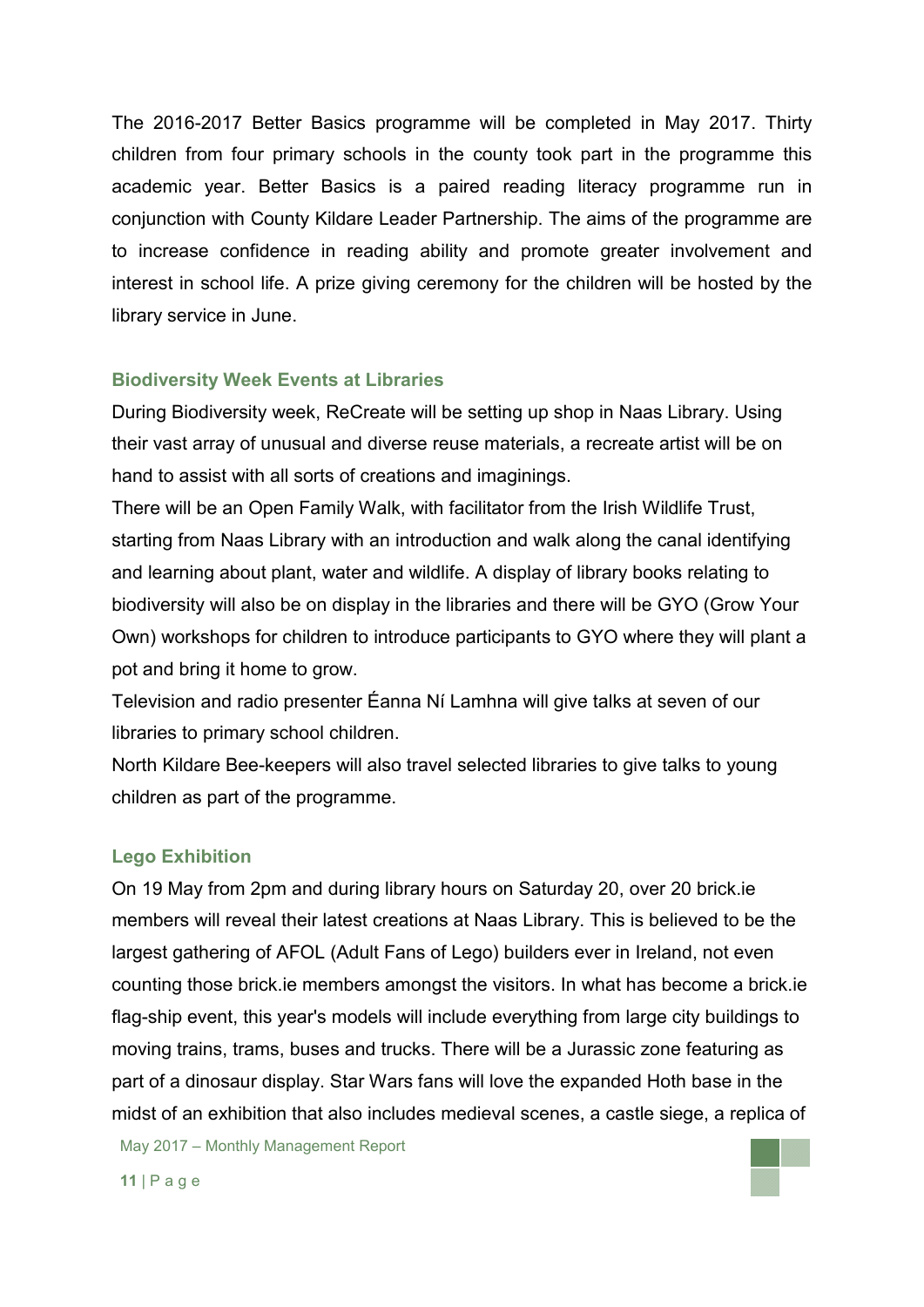the White House and much more. For literary fans, for the first time in Ireland,there will be a display replica of the Secret Garden from the book by Frances Hodgson Burnett, and LEGO plant lovers will be happy that even that won't be the only garden there. There will be 'brick pits' to let the little ones (and perhaps not so little ones) play with some bricks and show off what they can build. It promises to be a very exciting weekend.

#### **Older Wiser Laughter - OWL Programme**

So far this year the programme has included talks on de-cluttering, eating for health and well-being as we age, music appreciation, gardening and an illustrated talk on the history of cinema in County Kildare, aswell as workshops on felt-making, learning to draw, library eServices and upcycling old furniture.

On the 12th May we had the first 'Kildare Libraries Age Friendly Day' at in libraries in Athy, Celbridge, Kildare, Leixlip, Maynooth, Naas and Newbridge. Members of the public were been invited to drop in, have some light refreshments, chat to library staff and learn more about the library has to offer them. A book bag with the OWL programme logo will be given out to the public on the day.

#### **Work Matters: Business & Employment Support Programme**

Maynooth Library has a "Drop in Service" in place as part of the national pilot of Work Matters and this service is being promoted to existing and new users. Maynooth Library is working with the Citizen's Information Board on future joint initiatives and is liaising with the Local Enterprise Office. A series of workshops has commenced at Maynooth Library for 2017 and will continue into the summer. These workshops cover topics such as confidence and self-empowerment, goal setting and motivation, decision making tools, effective communication, self presentation, resilience and wellbeing. A further set of workshops will be organised for the autumn/winter schedule.

#### **Creative Ireland**

May 2017 – Monthly Management Report **12** | P a g e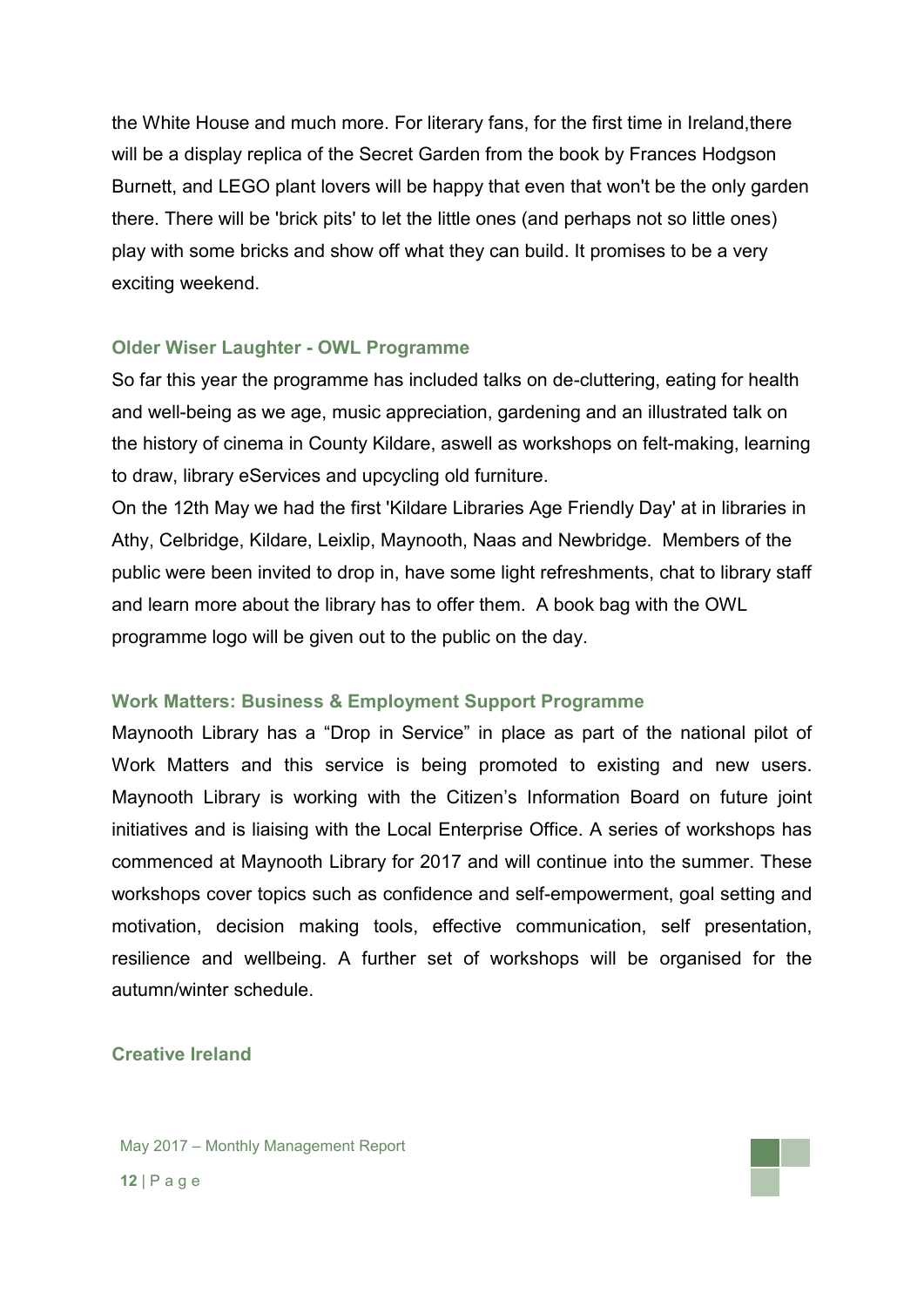The Kildare Creative Ireland Team submitted the Kildare 2017 Action Plan and it will be launched nationally (with other counties) on 25 May. The team is currently working on the development of Kildare's Creative Ireland Strategy.

#### **Kildare Decade of Commemorations**

The committee are currently organising an Irish Military Seminar for 9th-11th June 2017. This will be a national orientated seminar, but with a local twist. The seminar will be opened by the Mayor and the keynote address will be delivered by Brig. General Joe Mulligan, GOC of the Curragh. There will be a visit to the Rath of Mullaghmast on Sunday morning 11 June - in partnership with June Fest, Merrion Press, Ireland's Military Story and the Co. Kildare Federation of Local History Groups. It is hoped that this may become an annual seminar.

'Witness' the book on Kildare witnesses to the 1916 Rising book is expected to gone to print shortly and copies will be made available to secondary schools and libraries as an important historical resource.

A ten minute video montage of 1916 commemorations has been finalised and will be available to view online shortly. There will also be 250 copies available.

## **Young Film Makers**

Kildare Young Film Makers Group have worked with facilitator John Conway to devise a 10 minute documentary looking back on the history of the library and its impact to the local community, through a series of interviews with library users. The film was showcased at the 10 Year Celebratory event in Leixlip Library, and was introduced by the young film makers.

## **Arts and Wellbeing**

Kildare's Creative Well mental health and visual arts programme was showcased at a 'Arts and Health Check In' in Sligo on May 5th. Presentations were made by artist Emma Finucane, Arts and Health Coordinator Carolann Courtney and HSE Health Promotion Officer, Catherine O'Grady.

May 2017 – Monthly Management Report 'Inspirational Colours' is an exhibition of artworks by artists from the KCAT studio, selected and curated by artists from the art group, KARE. It represents the first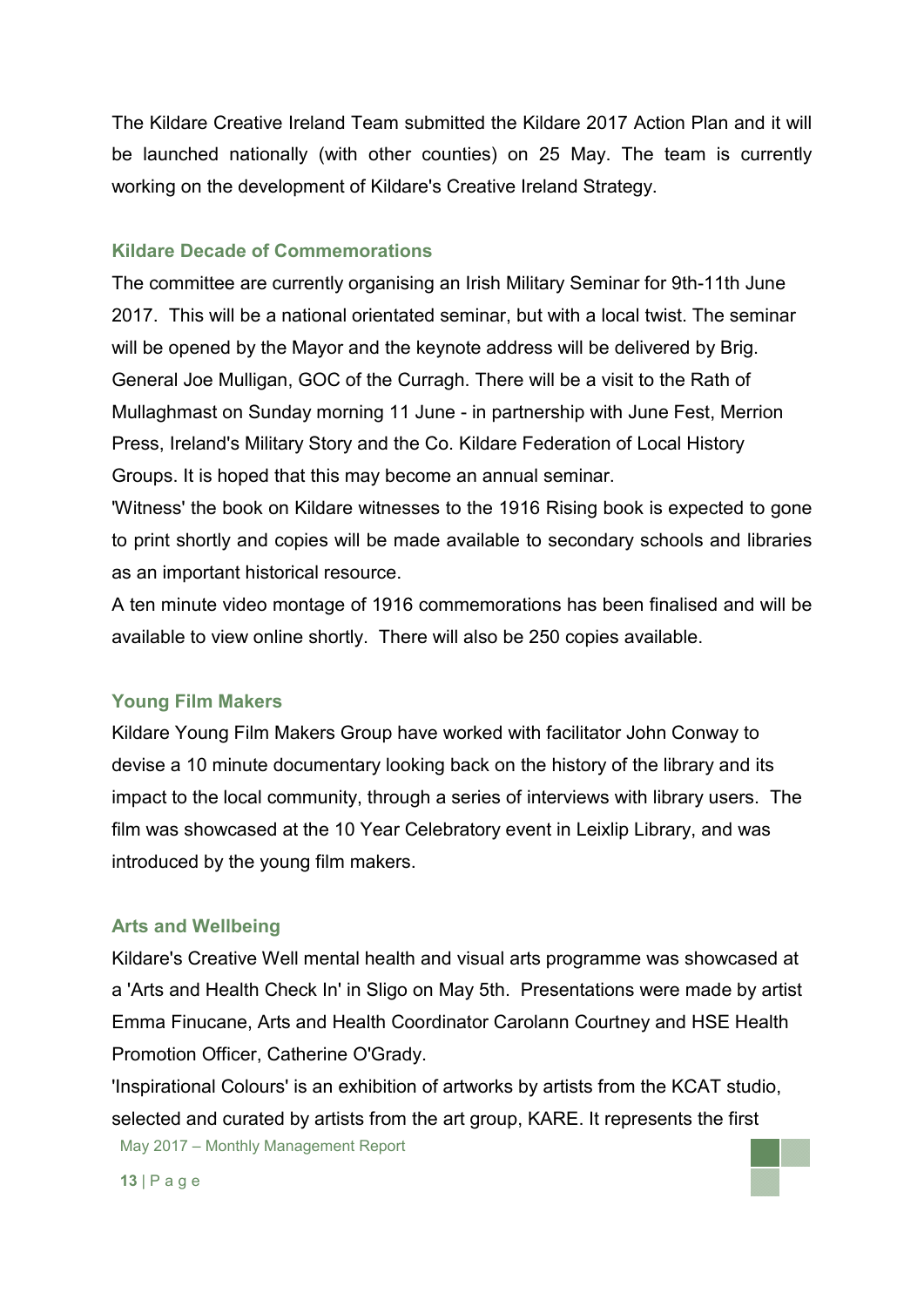collaboration between the two groups. The exhibition came about as part of a curatorial project of the Creative Well 'This Must be the Place' residency at Riverbank Arts Centre.

#### **Public Art**

'Heart of Oak' sculpture. Following a competition and adjudication process, sculptor Noel Scullion has been awarded the 'Irish Businesses Against Litter' sculpture commission for Kildare Town, The Arts Service are acting as project manager on behalf of IBAL and the Tomar Trust.

#### **Film**

Details of the 2017 Short Grass Films Kildare commissions have been announced. Awards were made for two films to be shot on location in Co. Kildare, with funding of €12,500 to support the productions. Written by Cian McGarrigle, directed by Paudie Baggott and produced by Sarah Barr, 'Rip to the Rescue!' is a dark sci-fi comedy. The film is set in post-apocalyptic Ireland where a suave American jet pilot tries to rescue a beautiful young woman from her domineering mother - but he soon finds out that in the midlands, family can be deadly. The creative team said that they were 'over the moon', in receiving the commission. 'Taking Stock' - A farmer threatened, slowly comes undone protecting his farm' - written and directed by Siobhan McMahon and produced by Emma Owen of Babyjane Productions

# **Local Community and Development Committee [LCDC] May 2017**

The last Local Community and Development Committee (LCDC) meeting was held on Wednesday 01 March 2017.

#### **A. Interdepartmental Group**

May 2017 – Monthly Management Report

**14** | P a g e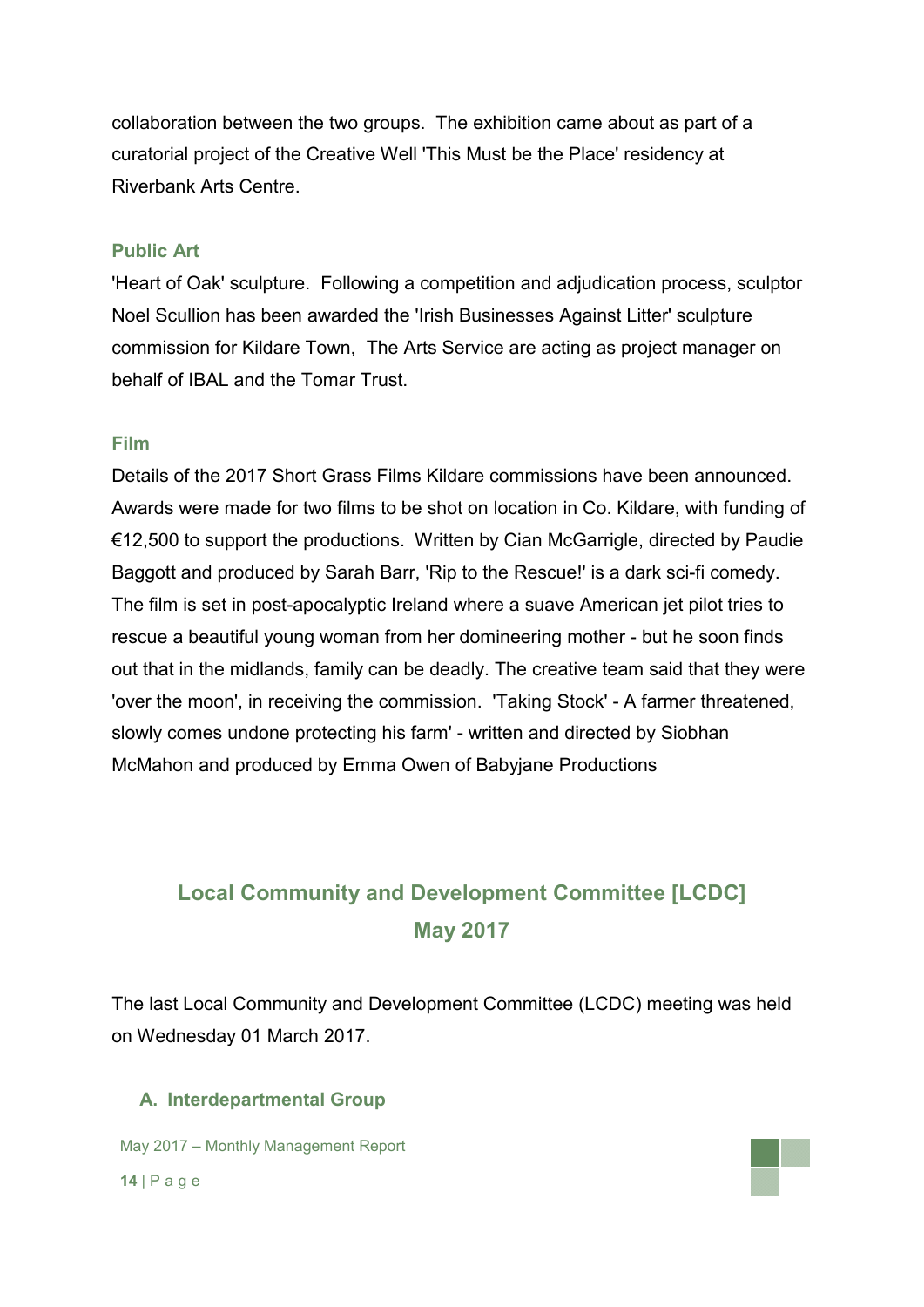Representatives from Kildare LCDC were invited to attend the Interdepartmental Group in the Customs House on 03 May. This was attended by senior officials across all Government departments. Kildare LCDC was invited to present the work and progress to date. Kildare LCDC and Local Economic and Community Plan were highlighted as models of best practice.

## **B. Social Inclusion Programme (SICAP)**

Work is progressing to roll out the SICAP programme through County Kildare LEADER Partnership based on their 2017 plan. The SICAP sub group met on 11 May in advance of the next LCDC meeting. Work is progressing well and the midterm review will be submitted in mid-June.

## **C. Rural Development LEADER programme**

The LAG met on 26 April to review the initial expression of interests under tourism. There were 58 applicants and 44 have been invited to submit a full plan which will be submitted within three months.

The second call by County Kildare LEADER Partnership for expressions of interest under enterprise and renewal energy took place with a closing date of 15 May.

The rural development sub group of the LAG is scheduled to meet on 19 Friday of May.

## **D. Mental Health supports- Mojo men's pilot programme**

The Mini Mojo programme was very successful in Kilcock and is commencing in Newbridge on 19 May.

14 men commenced the full Mojo programme in Celbridge.

## **E. Area Focus**

The Interagency group was re-scheduled to meet on Wednesday 24 May in advance of the LCDC meeting.

May 2017 – Monthly Management Report

**15** | P a g e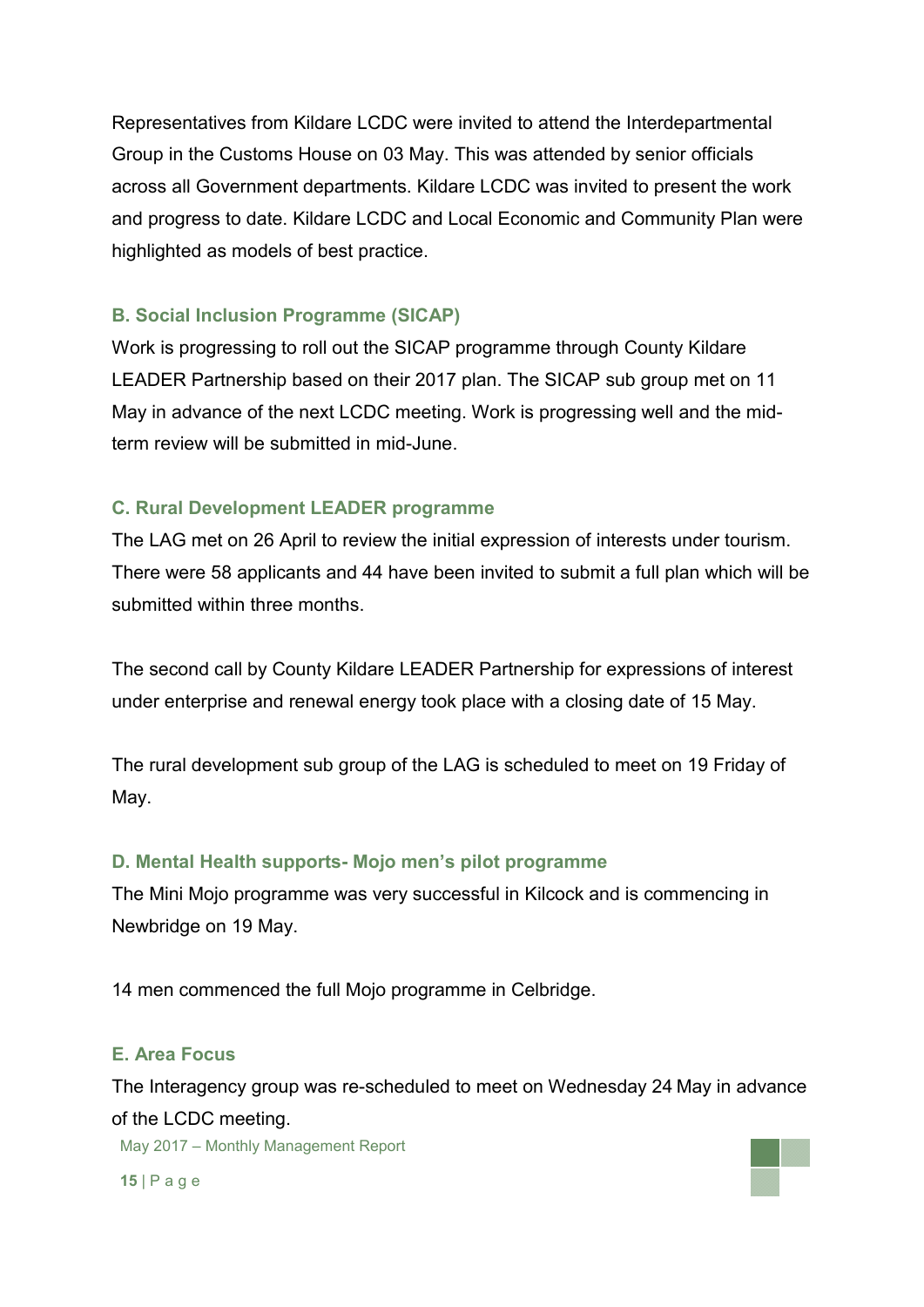*Next LCDC meeting: 24 May 2017*

#### **Water Services and Environment**

#### **WATER SERVICES**

Major Capital Projects (Irish Water's Capital Investment Plan 2014-2016 and 2017 - 2021)

- **Upper Liffey Valley** 
	- o **Osberstown Wastewater Treatment Plant Upgrade Contract** The plant was up-graded to 100,000 PE treatment capacity in May 2016. The final phase (bringing the "liquid stream" treatment capacity to 130,000 PE) is currently being completed. The plant is currently being process proved until October 2017**.**
	- o **Osberstown Sewerage Sludge Treatment Facility Upgrade** The Sludge Treatment Facility upgrade is being delivered together with the Wastewater Treatment Plant 'sludge stream' works as part of a variation to the DBO contract. The construction period is 24 months from the 8 May 2017.
	- o **Contract 2A (Newbridge Eastern Interceptor Sewer)** The Planning, Design and Procurement stage is under way. Planning permission has been granted to Irish Water for the Little Connell Pumping Station. The CPO is due to be published by Irish Water in May / June 2017. Short listing of contractors has been finalised by Irish Water. Tenders were issued by Irish Water in March 2017.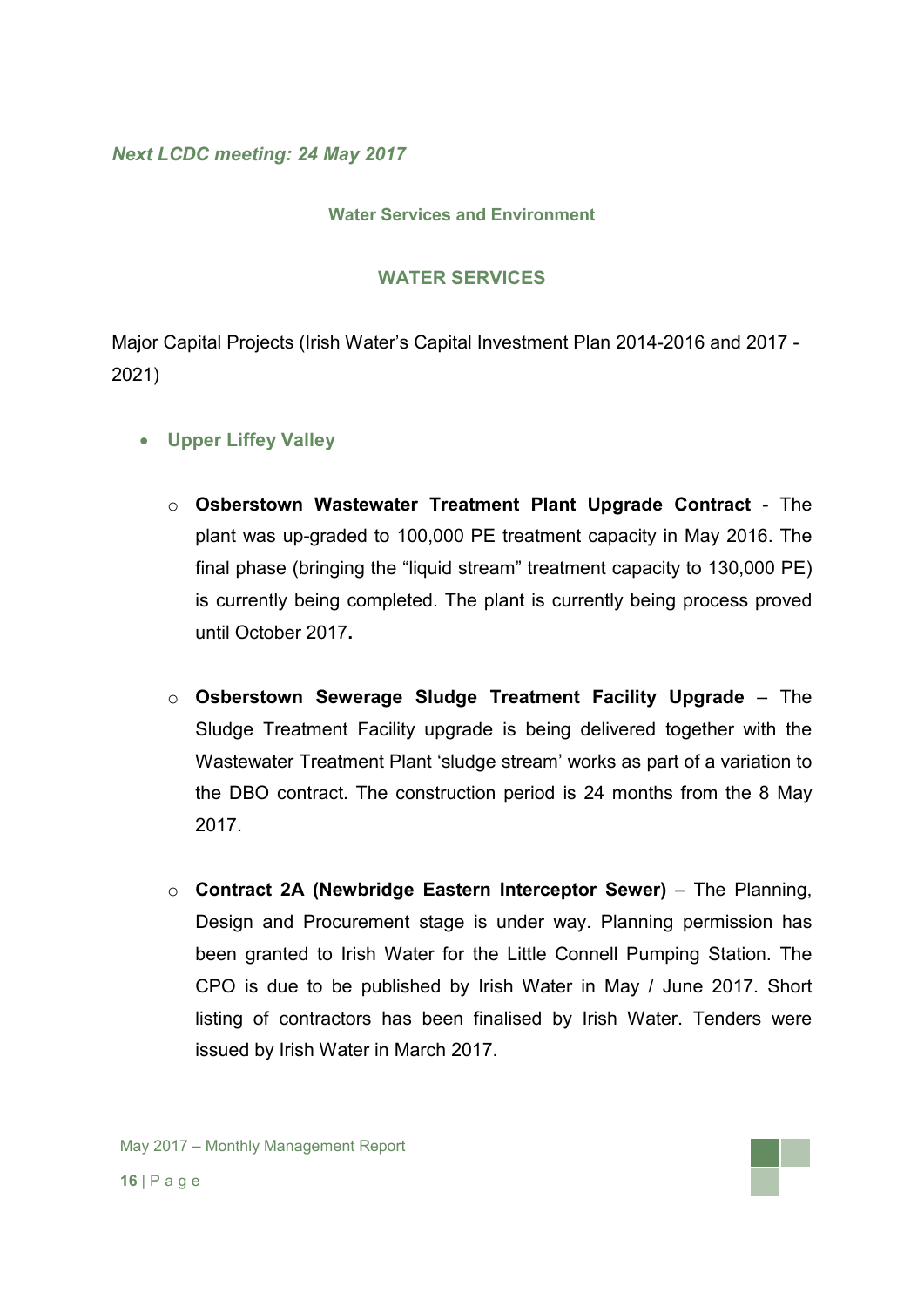o **Contract 2B (Network)** – The Planning Design and Procurement stage is under way. Planning permission has been granted to Irish Water for the Monread and Clane Pumping Stations. The CPO is due to be published by Irish Water in Q3 - 2017. Short listing of contractors by Irish Water is ongoing. Tenders to market are due to issue by Irish Water in Q3 - 2017.

## **Lower Liffey Valley**

- o **Castlewarden to Ballygoran Pipeline and Reservoir Contract** Operational.
- o **Ballygoran to Collinstown Watermain Contract** Operational
- o **North Leixlip Sewerage Scheme** Operational
- o **Leixlip Wastewater Treatment Plant Upgrade Contract** The plant upgrade to 150,000 PE treatment capacity has been commissioned. The plant is being process proved for 12 months until June 2017.
- o **Celbridge Road Network Reinforcement Project**  Consultants were appointed in April 2016 and have prepared a Design Review Report to address sewerage network capacity constraints in the Celbridge catchment.

## **Kildare Town**

o **Kildare Town Network Contract** – Works commenced on site in January 2016. Works are now substantially complete, commissioned and have been handed over to KCC Operations Section. The scheme has now entered a 12 month defects period.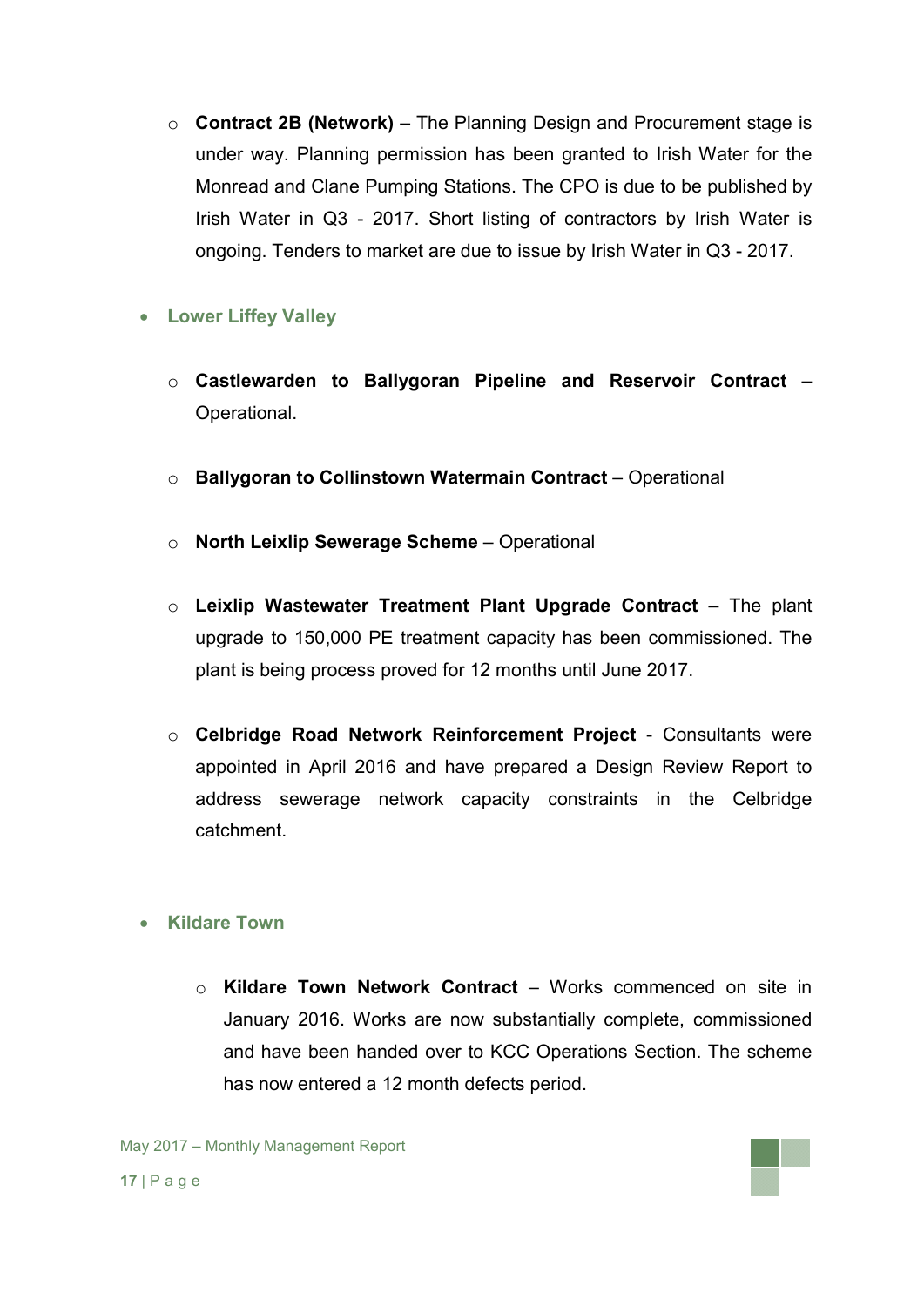### **Minor Capital Projects**

Irish Water have identified the Minor Capital Programme as a means of getting value for money and cater for investment drivers namely:-

- Drinking Water Quality
- Environmental Compliance
- Water and Wastewater availability new developments
- Business efficiencies
- Asset condition and performance

Hence they have requested that Kildare County Council set up and lead a Minor Capital Team for delivery of such projects across the county. Kildare County Council has agreed a new Capital Project Team structure with Irish Water for the delivery of this programme over the next three years.

This is considered to be a positive development for the county as there is now an expectation that quite a number of minor capital projects will be given approval, in response to Kildare County Council ability to deliver such schemes locally.

Many smaller treatment plants require up-grades for compliance purposes and to cater for future housing developments. In addition, schemes in water supply areas will improve service to customers and help contain our leakage levels.

May 2017 – Monthly Management Report A total of 22 schemes have currently been approved by Irish Water for progression by Kildare County Council Minor Capital Team. The estimated value of works is in the region of **€7 million**. Five of these schemes have been completed by the team and several others have been placed on long term hold by Irish Water. The following is a list of active schemes in this area:-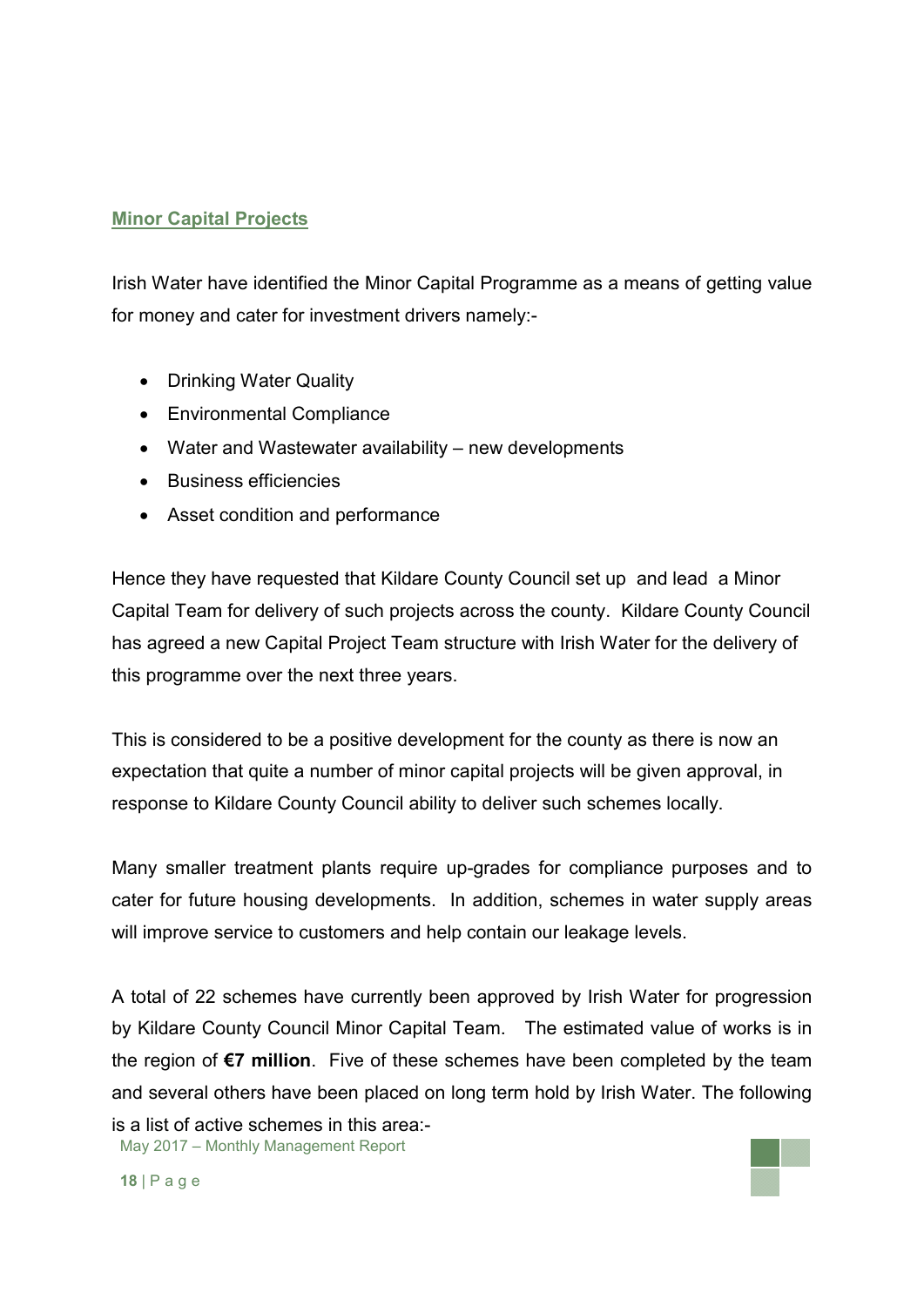- **Allenwood to Kilmeague Mains Replacement** Advance works at Allenwood Crossroads have been carried out in collaboration with Kildare County Council Roads & Transportation upgrade works to prevent the requirement of disturbing a newly laid tabletop ramp. Site Investigation works have been completed. The design has been completed by Kildare County Council. Kildare County Council has submitted the tender documents to Irish Water for the tendering process.
- **Allenwood Vacuum System Modification & WWTP Upgrade -** An engineering consultant is progressing design and site investigation works. The planning application is being prepared by the Consultant and will be submitted upon completion of landowner agreements.
- **Athy Wastewater Treatment Plant Upgrade** A topographical survey and site investigation works have taken place. Design works and planning are being progressed by an engineering consultant. A Recommendations Report to construct an Inlet Balancing Tank has been prepared by the consultant. Irish Water will now decide whether to progress this scheme.
- **Kildare Town Backyard Services** Part of the design for this scheme includes backyard services in Maynooth. The design is currently being finalised and will be ready for tender in mid 2017.
- **Coill Dubh WWTP up-grade** is currently at commissioning stage.
- **Crophill, Castledermot Cast Iron Replacement**  Approval was received for the replacement of 500m of cast iron watermain. A contractor has been appointed and has completed the site investigation. Main contract is substantially complete and at commissioning stage.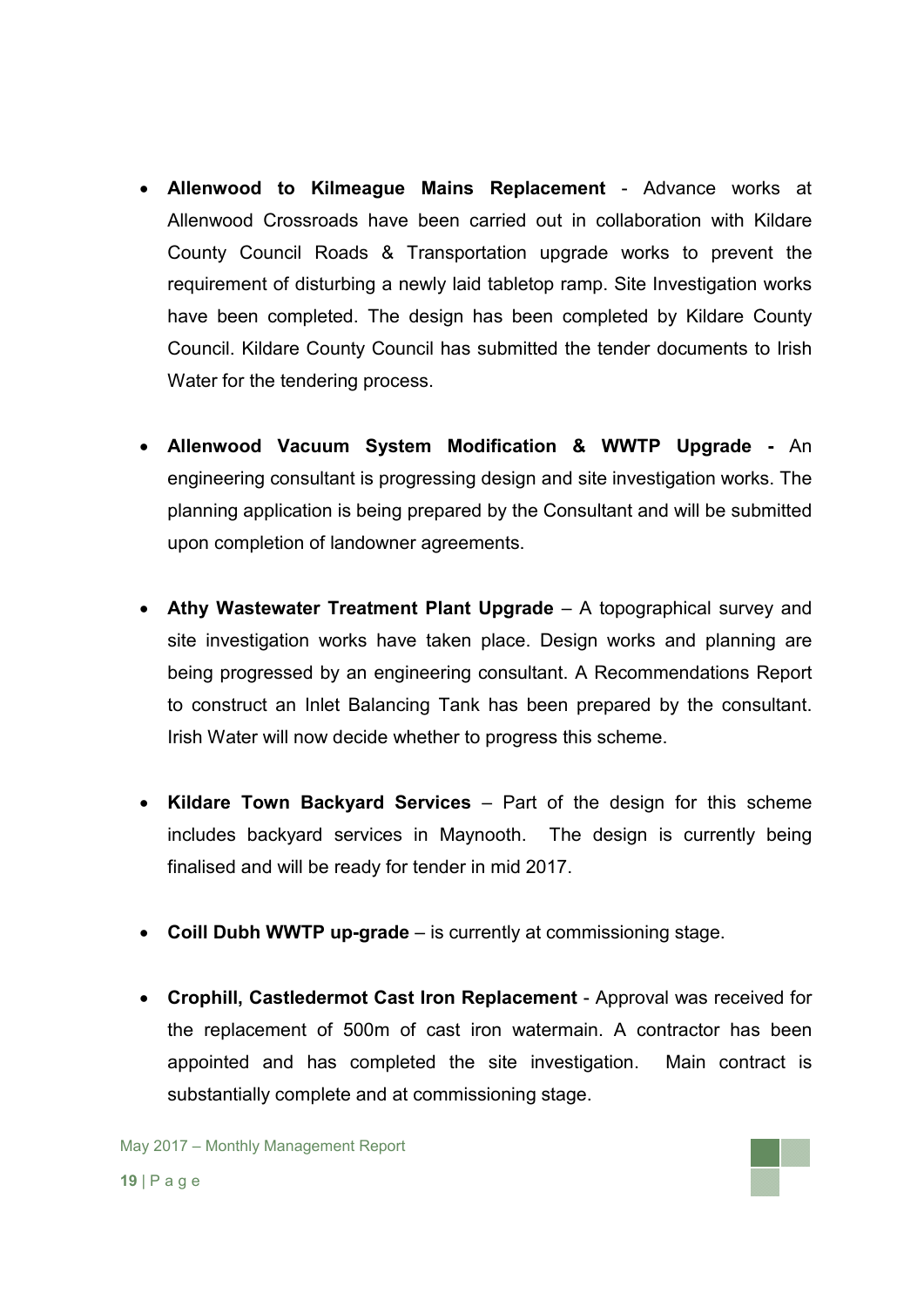- **Kilmeage Wastewater Treatment Plant Upgrade** An Engineering Consultant has been appointed to progress design options in conjunction with the Athy Wastewater Treatment Plant Upgrade. A Recommendations Report has been completed and treatment options are being confirmed prior to commencement of tender process for improvement works.
- **Rathcoffey, Milltown and Calverstown WWTPs** A Recommendation Report has been prepared by the appointed engineering consultant. Tender documents have been prepared and submitted to Irish Water on the basis of the conclusion from this recommendations report.
- **Ladychapel Cross to Taghadoe Watermain** KCC are preparing the design and tender documents to progress this new watermain scheme. An archaeological assessment has been completed. Irish Water to decide if this scheme will be progressed through Minor Capital.
- **Maynooth Watermains Rehabilitation** A consultant has been appointed to progress this scheme. The contractor has completed the Site Investigation and is finalising the design. The main contract will commence by end of May 2017.

Advance works to remove lead services on the Dublin Road has been completed by Kildare County Council.

- **Monread Road Sewer Line Repair**  Approval was received for the replacement of 900m of foul sewer pipe. The contractor has completed the works.
- **Narraghmore Wastewater Treatment Plant**  Appointment of contractors for improvement works at treatment plant is ongoing.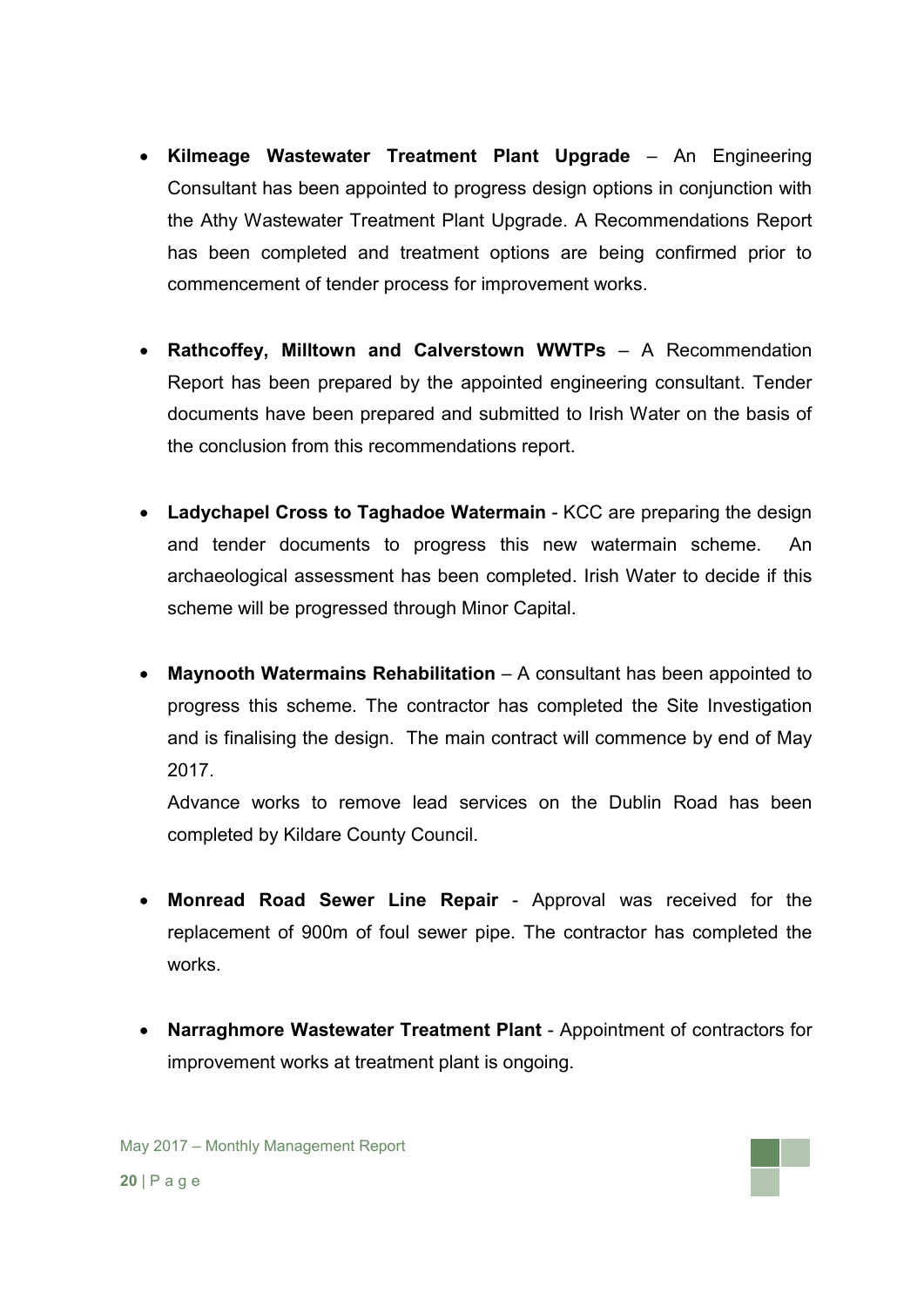- **Oak Park, Narraghmore**  Preparation of Tender Documents for improvement works at pumping station and new rising main to Narraghmore WWTP ongoing.
- **Rathangan WWTP** Preparation of a Consultants Brief was prepared by Kildare County Council and has been submitted to Irish Water for tendering. The consultant will prepare a Condition Report and Recommendations Report identifying required upgrade works.
- **Red Bog Borehole Removal**  Approval was received to remove the Red Bog borehole source from operation and connection of the local network to the Poulaphouca Regional water supply. Works consist of the construction of a booster pump and approximately 2.5 km of watermain. The required ecological assessment has been completed. Kildare County Council has finalised the design and has submitted the tender documents to Irish Water for the tender process.
- **Timolin WWTP** Preparation works for a Part 8 planning application has been prepared by Kildare County Council and approval will be sought. The proposed upgrade will then be tendered out to Irish Water's MEICA lot 5 framework for a new package wastewater treatment plant, subject to Part 8 planning approval.

Several Schemes have been progressed to completion by the Kildare County Council Minor Capital Scheme. The following is a list of completed or almost completed schemes:

 **Athgarvan Septic Tank Diversion** – Construction of a new foul sewer is now completed thereby eliminating the requirement of a communal septic tank with its associated groundwater pollution potential and maintenance works. Final road reinstatement has been carried out and all works have now been completed. Final Account review has been completed and agreed.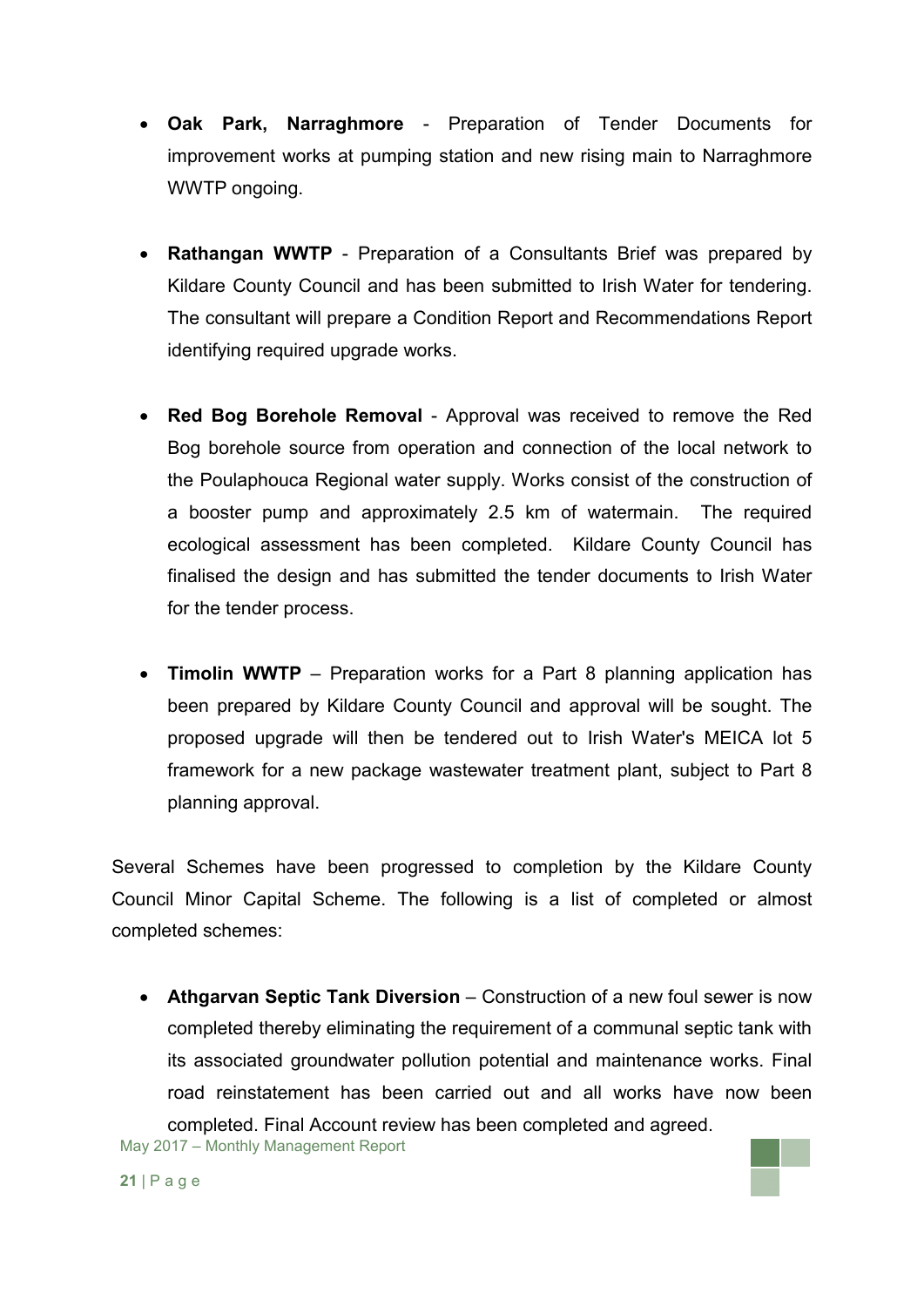- **Ballitore WWTP** Construction of access road and pipeline. All works have been competed on this scheme
- **Newhall Pumping Station Upgrade –** Works have been completed. Final Account review ongoing.
- **Old Grange (Monasterevin) Watermain** The new watermain has now been laid and all houses connected to the new main. All outstanding works have been completed and final account payment has been closed out.
- **Tankardsgarden Pumping Station Upgrade** Works to replace pumps, control systems and flowmeters have been completed.
- **Newbridge Main Street Sewer Replacement** Works required due to ongoing operational problems and blockages. Initial blockages have been cleared. The appointment of a consultant to design the works has taken place and design works are ongoing to allow for long term improvement measures.
- **Emergency Showers & Eyewash Stations** The preparation of tender documentation for a county wide replacement at all water and wastewater treatment plants have been carried out.

The following non-Irish Water Schemes **(Unfinished Housing Estates)** have been progressed by Kildare County Council:

 **Cluain Dara, Derrinturn –** Construction of a pump station in the unfinished housing estate has been completed and commissioned. The scheme is now fully complete and Final Account being closed out.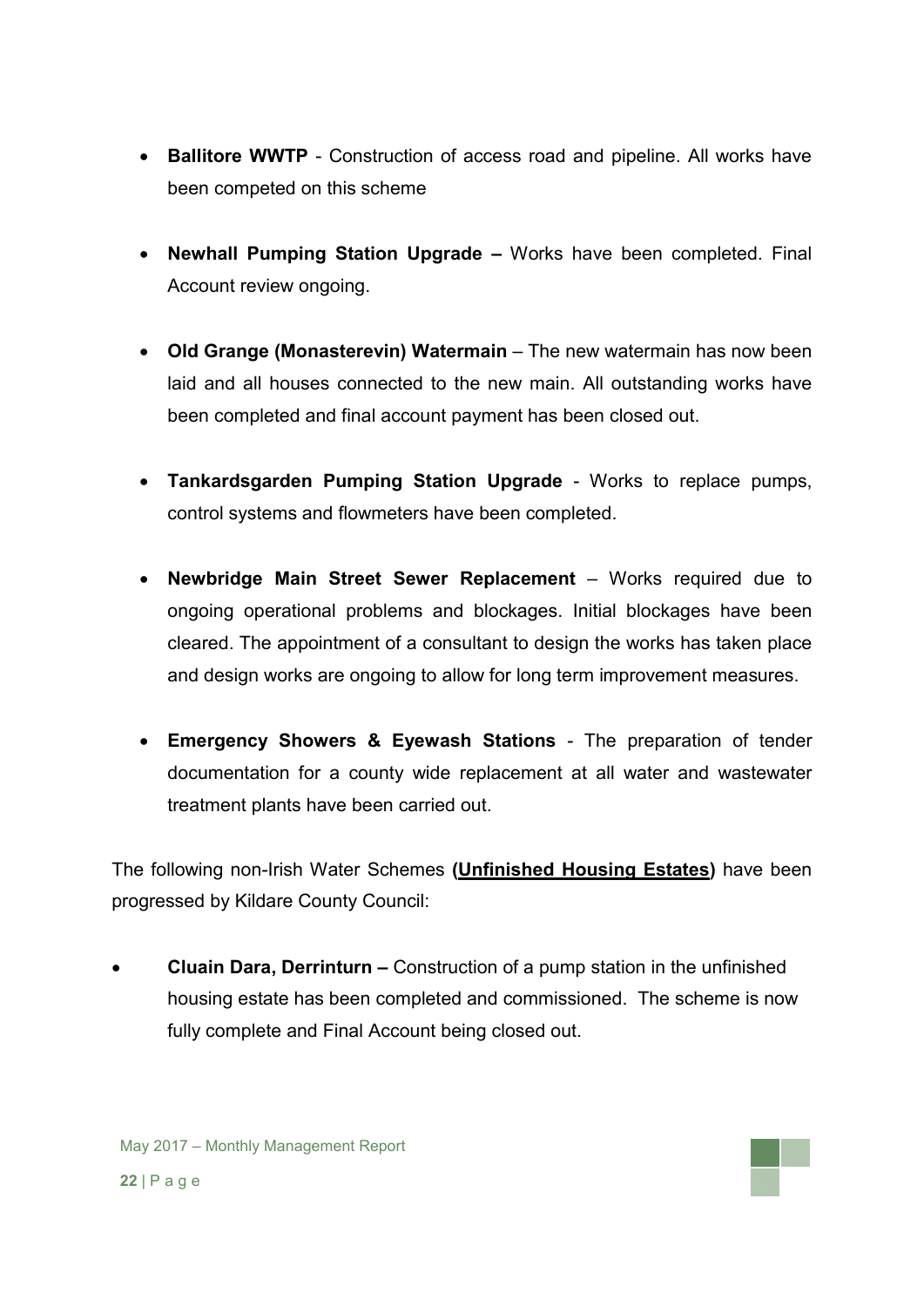- **Mill Brook, Timolin** Construction of a pump station in the unfinished housing estate has been completed and commissioned. The scheme is now fully complete.
- **The Paddocks, Crookstown -** Exploratory survey/design work is ongoing for the connection of this estate to the public foul sewer. Should this be feasible and at reasonable cost, it is then proposed to decommission the existing treatment system. The scheme is subject to funding being provided.
- **Oak Park, Narraghmore -** complete

### **Rural Water Programme**

In 2016, the Department of Housing, Planning, Community & Local Government (formerly Department of Environment, Community & Local Government) announced a multi-annual funding programme for 2016 - 2018. Kildare Rural Water Section's funding submission for the Rural Water Multi-Annual Programme has been prepared and submitted. This identified proposed upgrade works at various group schemes throughout the county for each of the years from 2016 to 2018 inclusive.

Kildare County Council Rural Water Section met with Ballindoolin GWS in 2016 with an aim to progress proposed network upgrade works. This scheme was identified as a "shovel ready" scheme in the Rural Water Programme funding submission for that year. The interim grant funding allocation received allowed for the progression of works at Ballindoolin. The upgrading works for part of the Ballindoolin GWS were successfully completed in Q3 2016.

Taking in charge of group water schemes is now subject to approval of Irish Water and need to meet certain standard criteria. It is anticipated that several group water schemes will be taken in charge in 2017.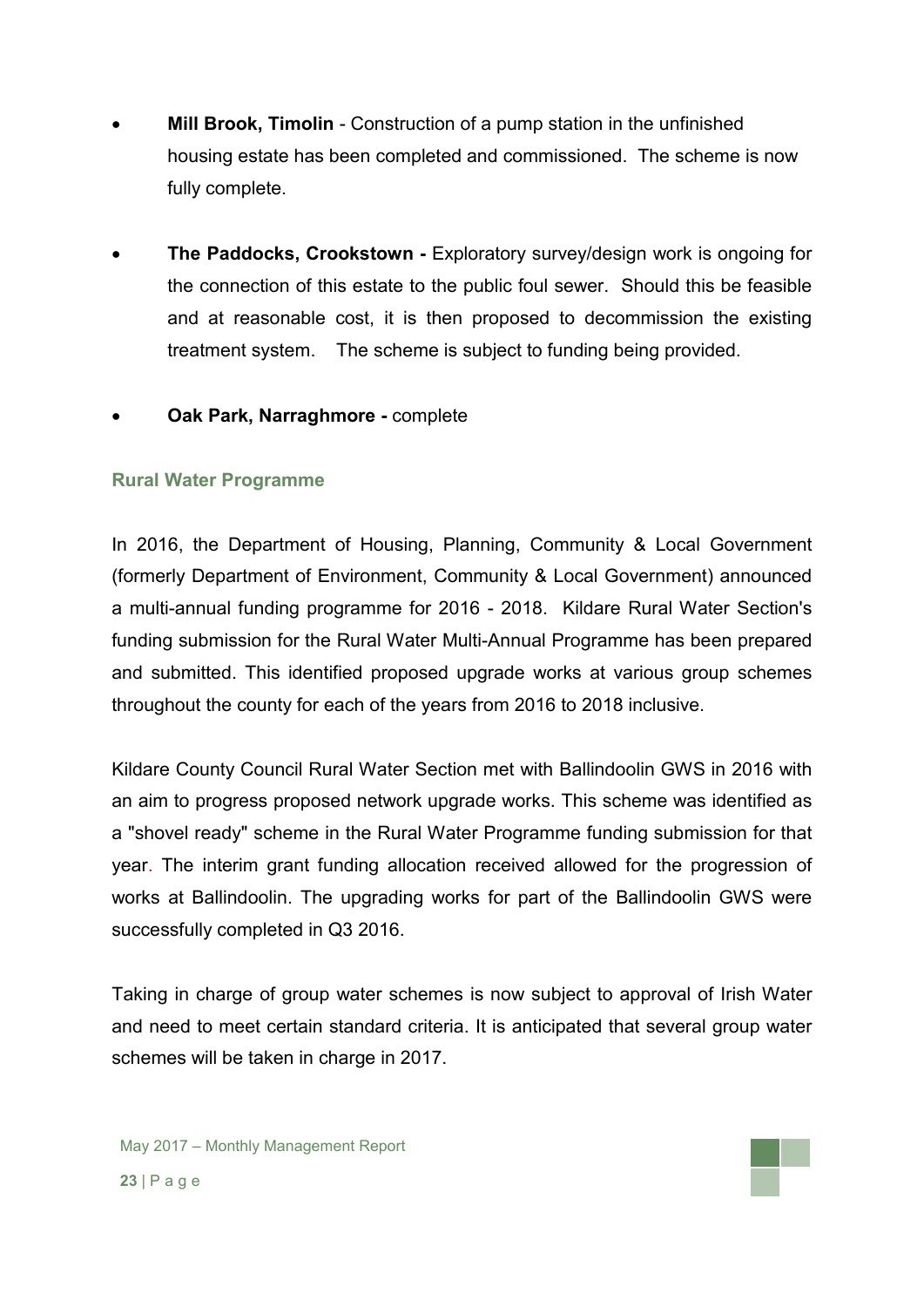Works are proposed for 2017 at several group schemes, however confirmation of funding allocations for the Kildare Rural Water Programme have yet to be confirmed by the Department of Housing, Planning, Community & Local Government.

### **Flood Protection**

- **Morell -** The final feasibility study, including the Cost Benefit Analysis, has received approval from the Office of Public Works subject to some minor changes, to which we have no objection. We have now submitted the feasibility study and outline planning strategy to the OPW. The Environmental Impact Assessment is also complete. A formal submission will be made to An Bord Pleanála as soon as the OPW have approved funding for the scheme. A presentation was made by the council to the OPW on the 10.2.2017 seeking funding approval and a positive outcome is anticipated. It is hoped that construction of this scheme will begin in late 2017/early 2018.
- **Ballymore-Eustace Scheme** Complete.
- **Hazlehatch -** A meeting took place with Minister Canney and his officials on the 6.12.2016. The outcome was positive and it is hoped to progress the project by advertising for consultants in Q2- 2017. In the interim, locations for flow gauges have been identified and will be in place shortly and groundwater survey work will commence.
- **Dara Park Surface Water Upgrade –** All works relating to hard infrastructure are fully complete and this will resolve the recurring flooding issues which have persisted over the years. As promised, snagging issues in relation to the restoration of green areas has also commenced and any remaining concerns on the part of the local community will be addressed in the context of these works. The Director of Services is pleased to meet with them on Wednesday, 18 May as requested by the elected members.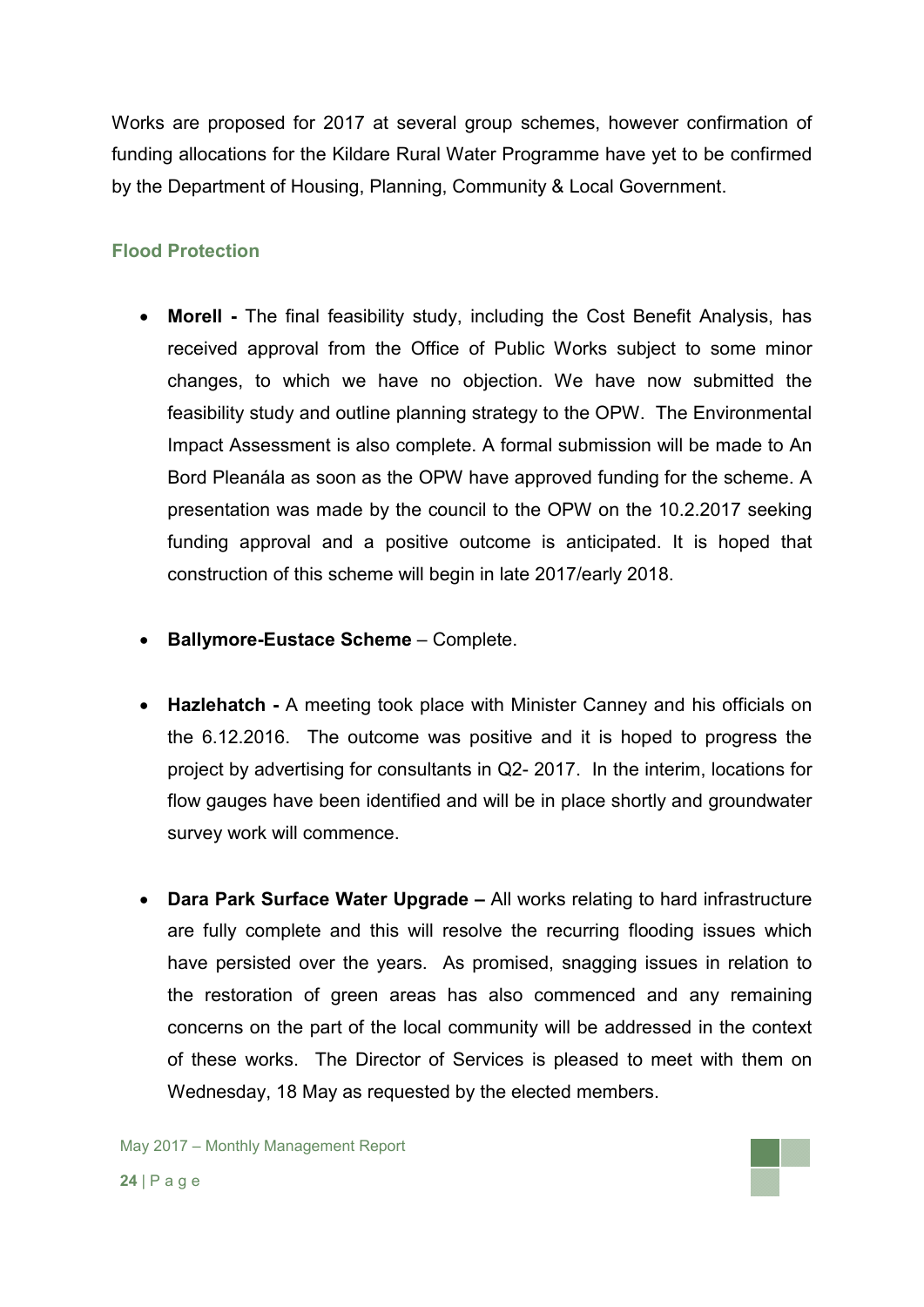- **Oaks, Newbridge** A solution to the flooding issues have been identified and a consultant has been appointed to carry out detailed design. It is hoped that construction of the scheme will begin in summer 2017 and will include cooperation from Water Services and the MD office. This will be subject to funding.
- **Johnstown**  complete.
- **Ardclough** complete.
- **CFRAM Programme** The final draft report was presented to the elected members at a special briefing held at 11.00 a.m. on Monday, 24 October, 2016 prior to full council meeting.
- Draft plans for the South East Region (Barrow) were published on 18 September and the consultation period has now closed.
- Draft plans for the Eastern Region (Liffey) were published on 23 September and the consultation period has now closed.
- The Draft Plans have identified flood management measures for the following towns:
- Leixlip
- Maynooth
- Celbridge
- Clane
- Newbridge
- Suncroft
- Castledermot
- Athy

May 2017 – Monthly Management Report

**25** | P a g e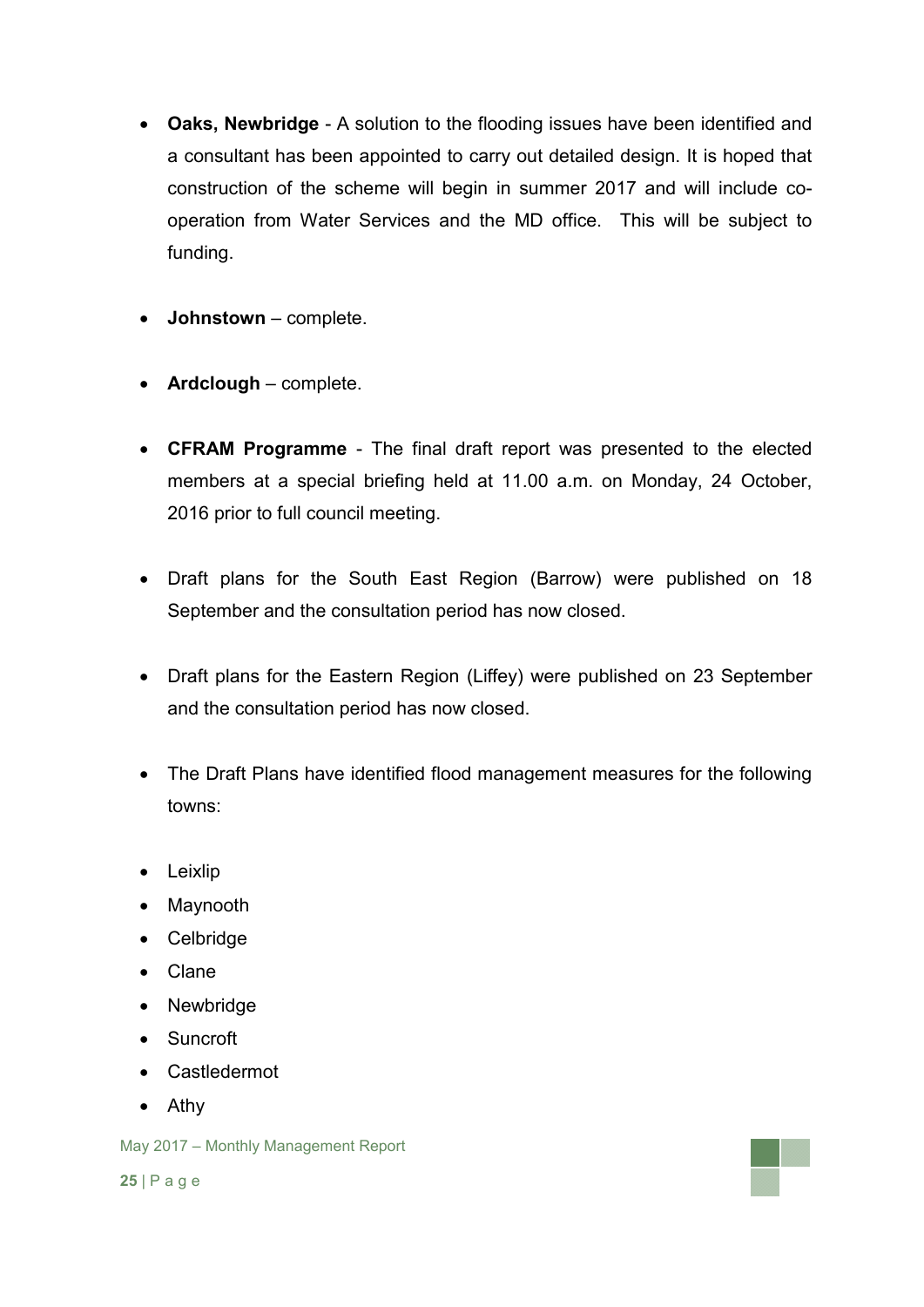A further study is recommended for both Hazelhatch and Naas. Once the Public Consultation period is completed and the submissions dealt with, the final plans will be sent to the relevant Minister for approval. They will then be sent back to the local authorities for adoption. Once adopted, we can apply to the OPW for funding of the schemes.

## **River Cleaning & Drainage Channel Maintenance**

This year's programme has been identified and ecological surveys completed. Tree cutting, in advance of river cleaning is complete. It is hoped to carry out another joint water quality and flood protection programme, in the Lyreen catchment, subject to approval from fisheries. A meeting was held with representatives from Laois County Council to develop a co-ordinated approach to carrying out cleaning works on the River Barrow and stretches to be cleaned by each local authority have been identified.

#### **ENVIRONMENT**

 **Kilcock (Royal Canal)** – This facility has now re-opened. The council was pleased to sponsor a local competition to mark this event.

#### **Cemetery Extensions**

- **Staplestown –** complete
- **Ballybracken** complete
- **Crookstown**  Almost complete
- **Newbridge**  Complete.

May 2017 – Monthly Management Report

**26** | P a g e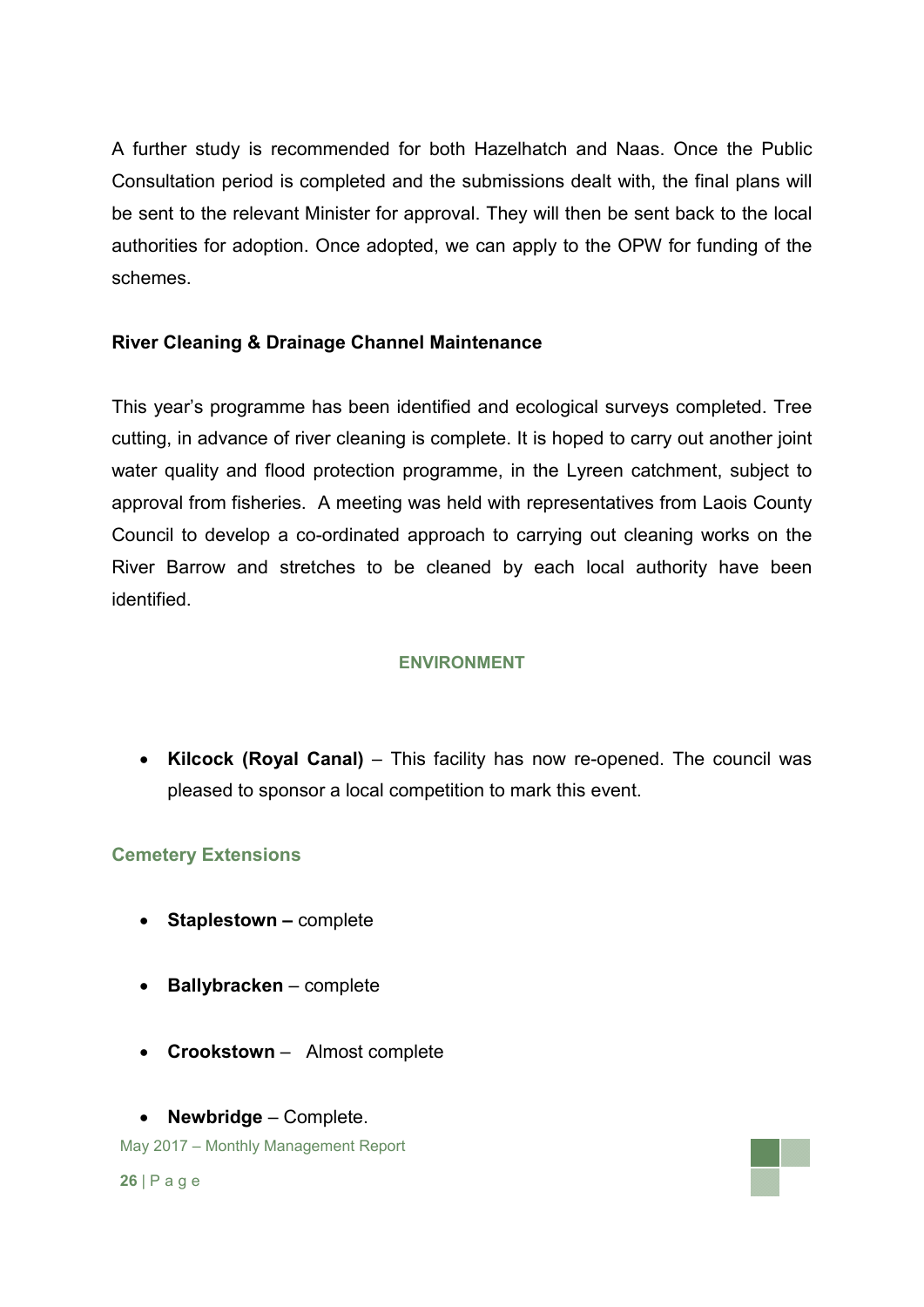- **Derrinturn** Complete.
- **Lullymore** Complete.
- **Churchtown** Part 8 report awaited from the Planning department.
- **Athy (St Michael's new)** A further phase of work is now planned and scheduled to commence shortly.
- **Rathangan** land acquisition is currently being finalised and a draft design is now to hand. Part 8 process has commenced.
- **Leixlip** land acquisition being examined.

**Dog Control** – As requested by the Irish Society for the Prevention of Cruelty to Animals (ISPCA) there may have to be some (minor) design changes prior to progressing to Part 8 stage.

**North Kildare Civic Amenity (Celbridge, Leixlip and Maynooth)** – The Environment section has reviewed the suitability of sites within its ownership following an invitation for public expressions of interest. A preferred location is now being progressed at Kilmacredock Upper (beside existing road maintenance depot). Donnachadh O'Brien, Consulting Engineers, have been commissioned to prepare a preliminary design and layout. Draft proposals have been presented to the Strategic Policy Committee and Municipal District.

**Emily Square Up-grade** – The Appropriate Assessment (AA) screening has commenced and a report on the outcome is awaited.

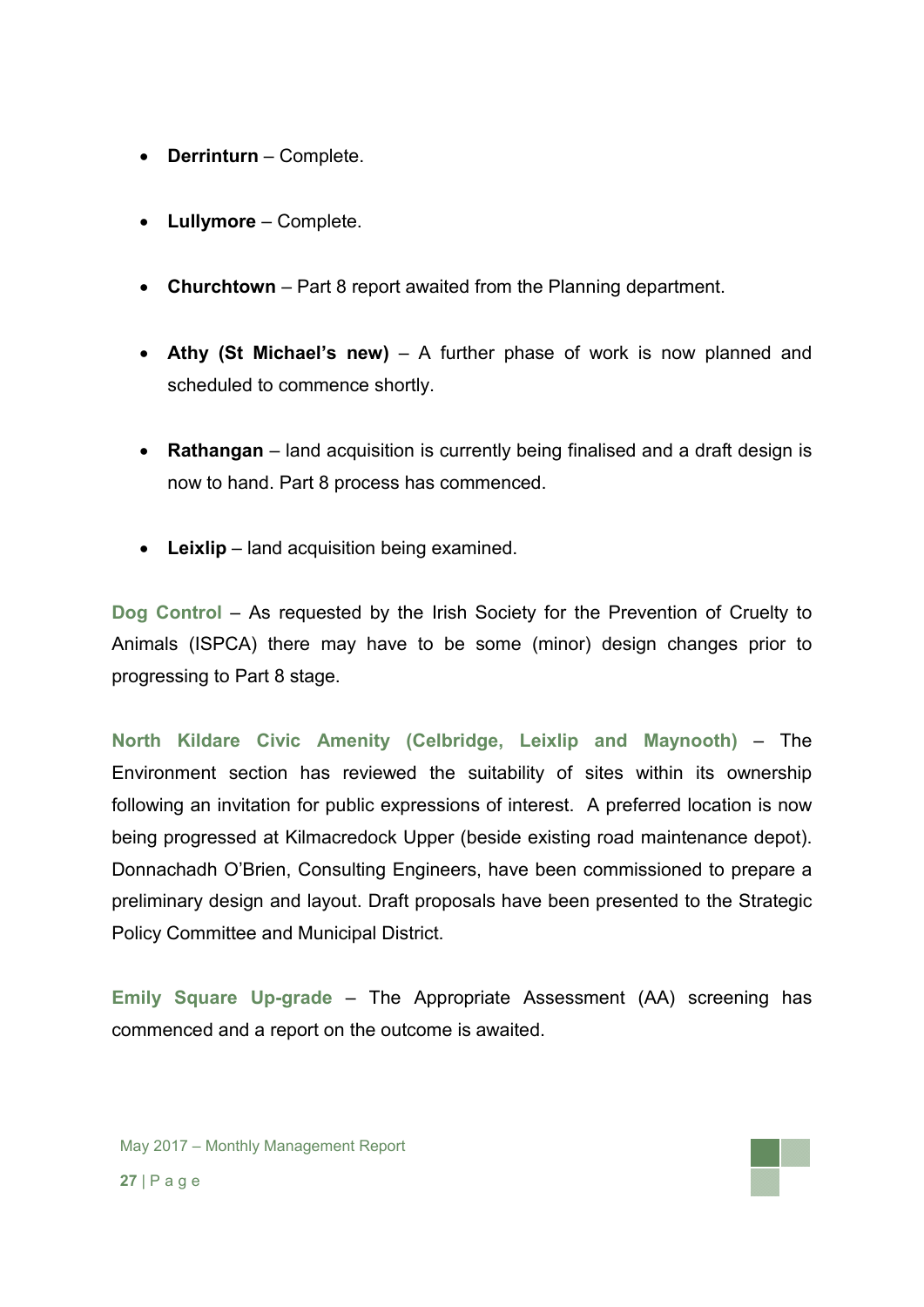**\*Tidy Towns** – The network will enter into a partnership agreement with Kildare GAA – to be formally launched on 29 May. A joint presentation was made to the Newbridge/Kildare Tidy Towns groups regarding possible approaches to Urban Design upgrades. The feedback was very positive.

**Irish Business Against Litter –** The commissioning of the sculpture (to the value of €40k) is being co-ordinated by the Council's Arts Service.

**Kerdiffstown -** Kildare County Council formally accepted responsibility for the management and remediation of the site on the 5 June, 2015. Project planning has now been completed and the Project Management phase has commenced. The local community and the Municipal District have been fully briefed. The project team is now fully in place and Jacobs International have been appointed to provide technical assistance for seven tasks including end-use definition, EIA, engineering supports, demolition of dangerous structures etc.

## *1. End Use*

 A presentation on the final decision of the end use was presented to Naas Municipal District on Tuesday, 15<sup>th</sup> November, 2016 where it was announced (subject to statutory consents) that the end use will be a park with multi uses pitches, change rooms, playground and walking/running tracks.

## *2. Preliminary Design/Planning/EIA*

 A public consultation for the purposes of the EIA was held in Lawlors Hotel on Tuesday 7 March from 6pm to 9pm, where a presentation by the Kerdiffstown Team was also given of the project and of the draft design. The feedback received was all positive with good engagement from the public.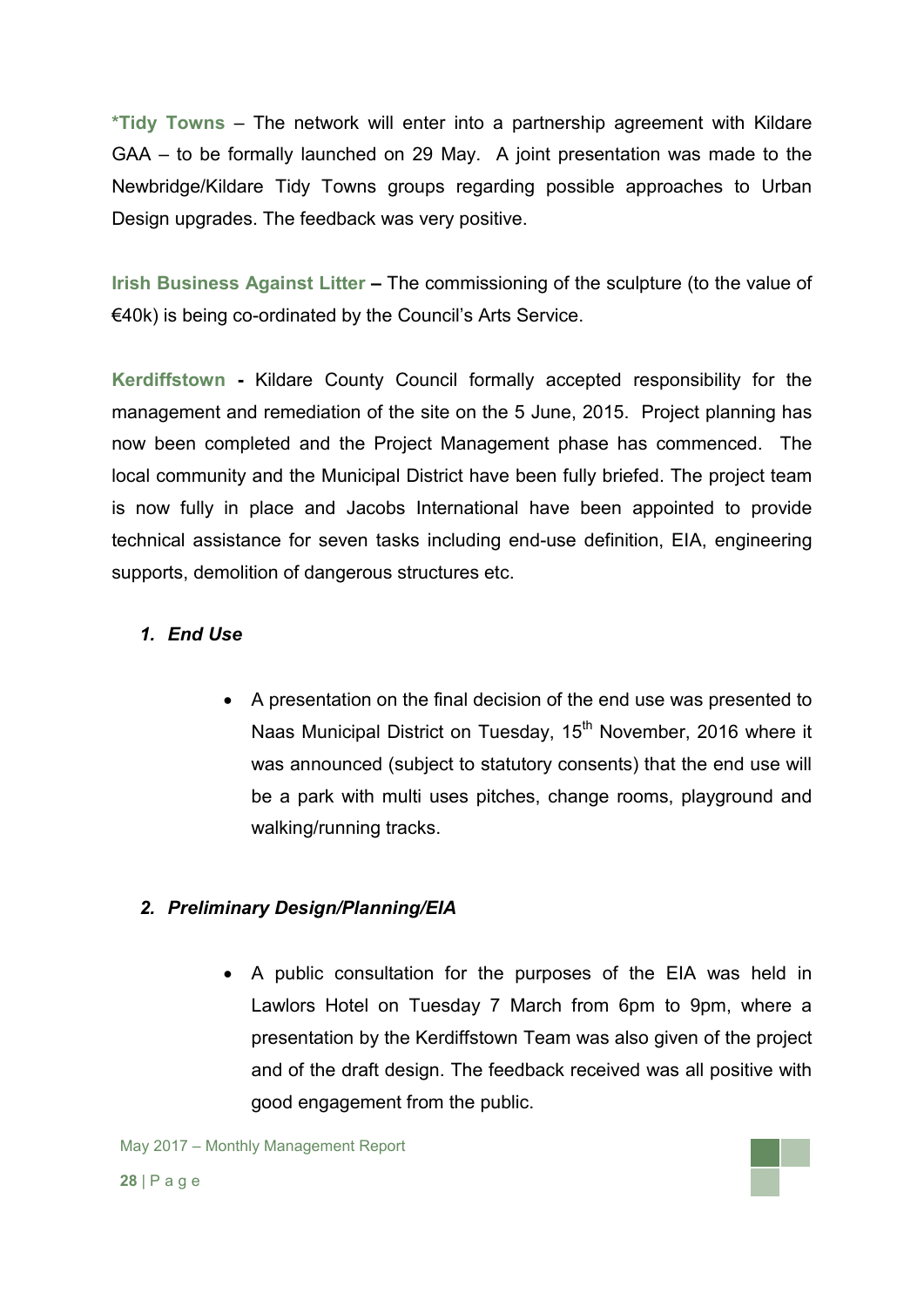- Environmental monitoring and background studies are complete for the Environmental Assessment but will continue to be monitored.
- The licensing and planning applications including an EIS are almost finalised. The documents being reviewed by KCC staff and will be ready for legal review shortly, before submission in early Q3 to An Bord Pleanála.
- A CPO process will be commencing in tandem with the EIA and documents are currently being drafted. Discussions with the people who may be affected has commenced.

## **Energy Management and Climate Change**

The Energy Management Team continues to progress a range of initiatives. All in all, the council has reduced its energy consumption by 14% since 2009. The remit of the team has now been widened to include Climate Change Adaptation and the data gathering phase is now well advanced. The Climate Adaptation Plan is now being progressed by the team, with input from the SPC. The annual low energy day took place on Wednesday, 10 May.

#### **Athy MD Initiatives**

• Subject to formalities, agreement has been reached with the owner of the Model School and Kildare Wicklow Education Training Board (KWETB) regarding a proposal to converting part of the building (formerly VTOS) to an apprentice training centre. Design and tender documents have since been prepared. It is understood that the KWETB have secured funding in order that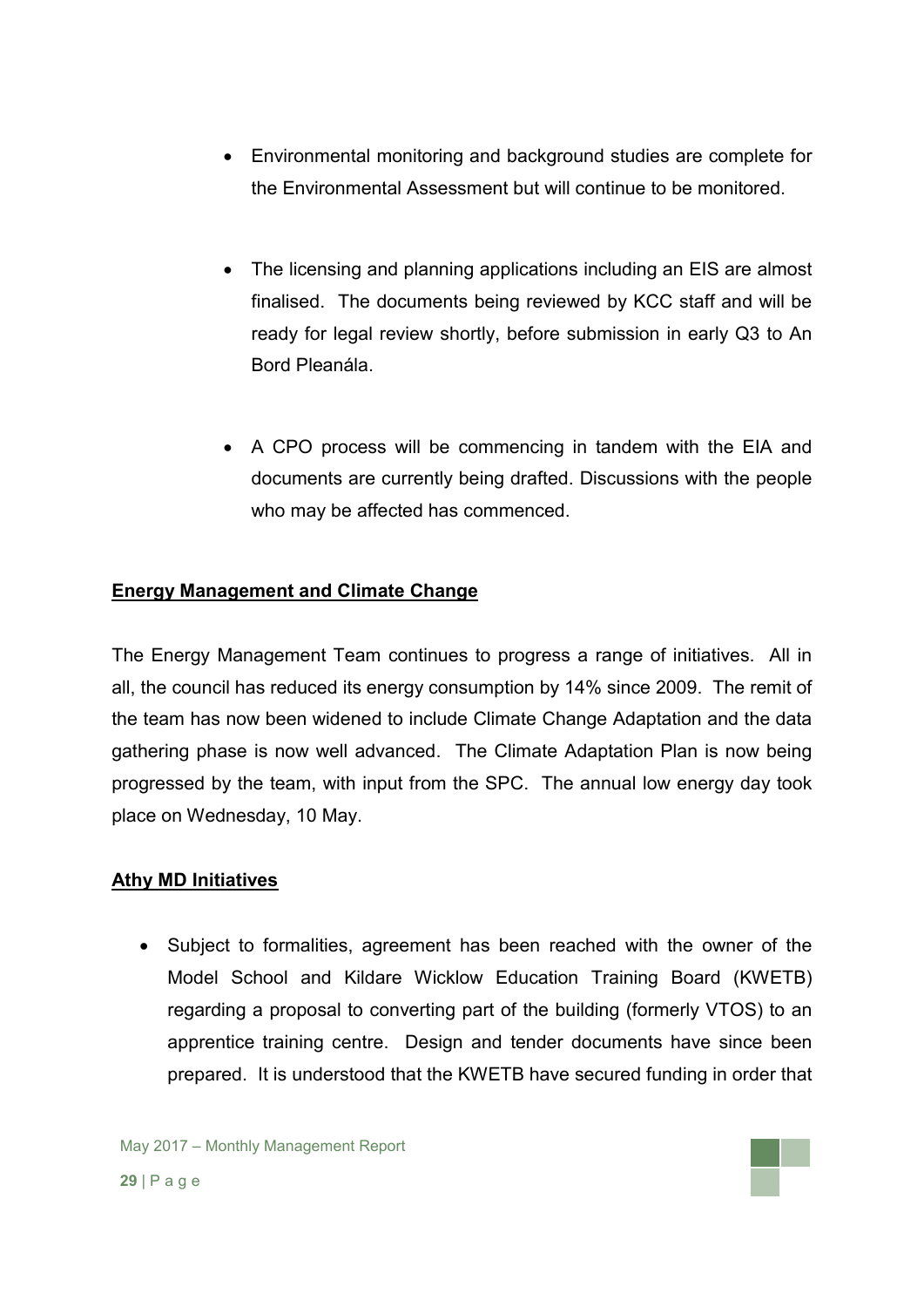the project can proceed. In the interim, the model school is being transferred to public ownership

- Works commenced on the new Branch Library on 2 May.
- A public realm strategy has been agreed by the municipal district members. projects will be prioritised at next meeting.
- Arrangements are being made for a formal opening of the new centre for water-based activity.

#### **Roads, Transportation and Public Safety**

#### **Local Infrastructure Housing Activation Fund (LIHAF)**

The formal announcement in regard to LIHAF funding has been made. Kildare County Council has received approval for €21.4 million for three projects: Naas Inner Relief Road, Maynooth Eastern Relief Road and Sallins Community Amenity project. The projects will now move toward the procurement of services and initial planning.

The Department has issued the draft contract governing the issuing of LIHAF funding to KCC and this will be discussed with our Law Agent on 18th May and with the Department on 23 May.

#### **Naas & Sallins Parking Bye-Laws**

Parking Bye-Laws for Naas & Sallins were on public display until 17 January 2017. The closing date for submissions was 8 February 2017 and the submissions are currently being assessed and site inspections are being carried out. The aim is to formally submit these Bye Laws to the Naas Municipal District members at the July meeting.

#### **Proposed Parking Bye-Laws for Clane & Castledermot**

The drafting of Clane and Castledermot Parking Bye-Laws have been finalised in draft form and will be brought before the members "in committee" prior to public consultation.

May 2017 – Monthly Management Report

**30** | P a g e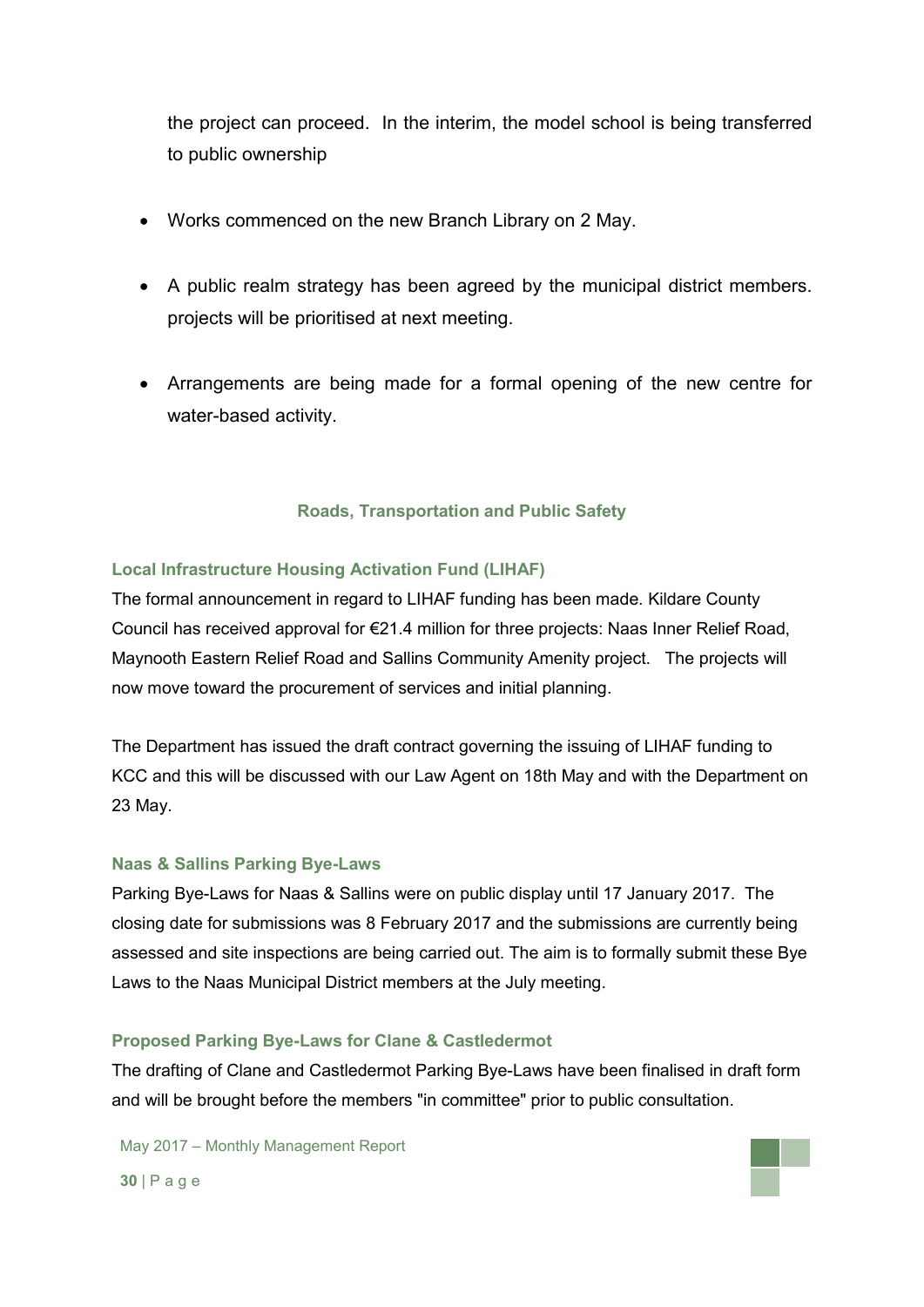#### **Traffic Management Study - Maynooth**

AECOM is continuing with the preparation of a Traffic Management Study for Maynooth. The consultants presented their draft recommendations to the MD members in February and May 2017.

The consultants have taken the final recommendations/suggestions by the Maynooth MD members into account and are now preparing to hold the final public consultation exercise before publishing the Study.

#### **Newbridge and Kildare Sustainable Projects**

Discussions are ongoing with the NTA in regard to agreeing funding and the scoping/project brief.

#### **Road Improvements in Kildare Town.**

The contract to carry out road improvements in Kildare Town has commenced. These works will extend from Lidl to Pigeon Lane and from Market Square, along Nugent Street to Railway Stores. In order to limit disruption to traffic and businesses the contract will include night works.

#### **Roll out of green machines.**

Two green machines are now operating in Newbridge and Kildare Town. These path sweepers will operate from Monday to Friday. When necessary, Rathangan will also be cleaned by the green machine from Kildare Town.

#### **Maynooth Northern Outer Orbital Route**

Rathoath Municipal District members approved the Part 8 for the section of the Maynooth Outer Orbital Route which connects the Moyglare Road with the Dunboyne Road in Maynooth. The developer that has proposed to construct this section of the MOOR is now awaiting the outcome of discussions with Irish Water in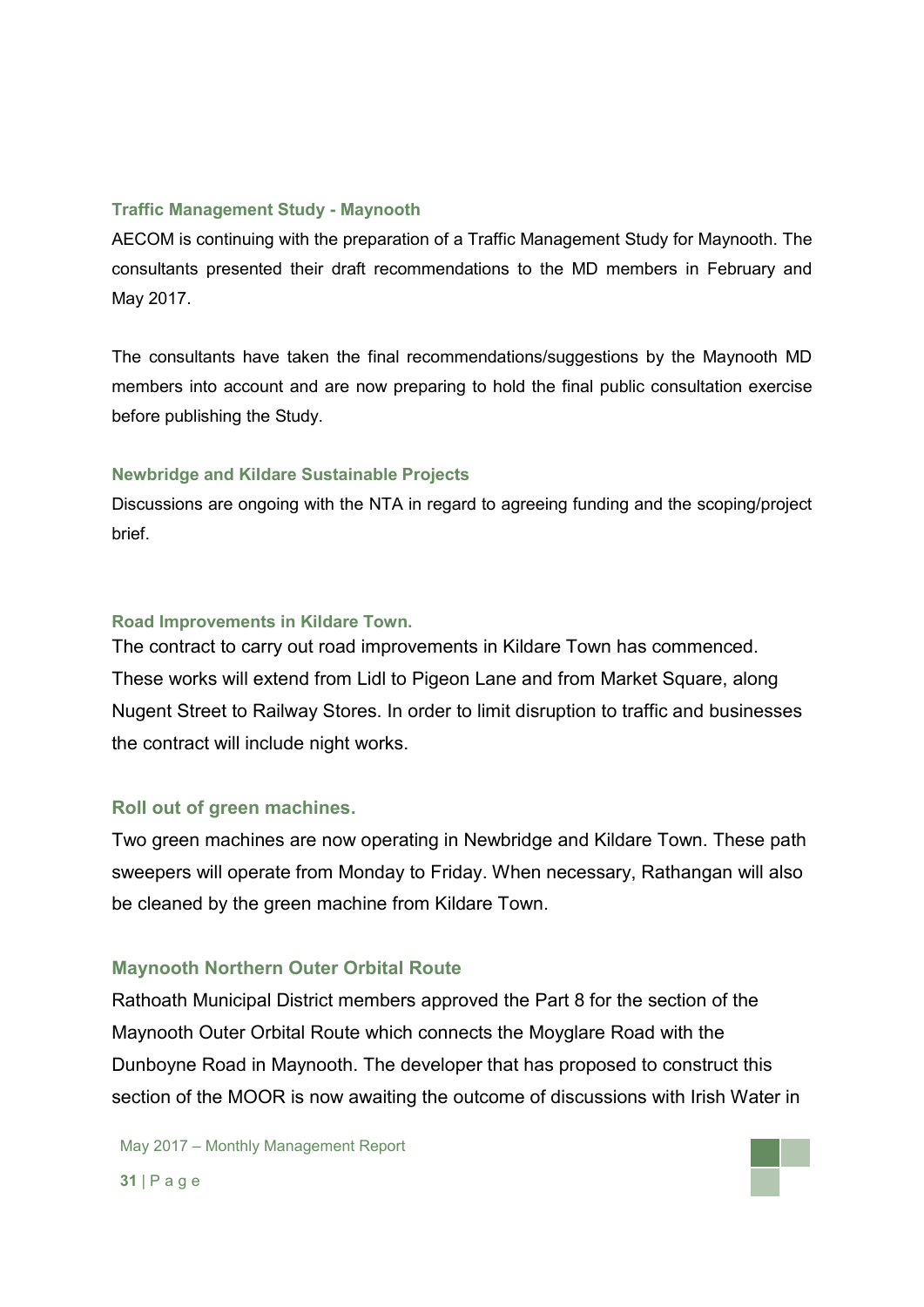regard to water and waste water capacity issues. Discussions were held with senior management from Irish Water and consequently Irish Water has engaged consultants who are currently investigating short term and long term solutions for improving the foul sewer network capacity across North Kildare.

## **Athy Distributor Route**

The Cumpulsory Purchase Order and Environmental Impact Statement was submitted to An Bord Pleanála in April. It is estimated that this stage of the process will take 6 months to complete. The CPO is currently on display in Aras Chill Dara.

### **Naas MD Drainage works 2017**

The Naas Municipal District awarded a tender for minor improvement works to the drainage system at Ballyhays, Straffan (L2007). The works are now complete.

## **Naas Municipal District Road Improvement Works 2017 (Package 1- FRAMEWORK)**

The Naas Municipal District included the following project in the Multiparty Framework Agreement for Road Resurfacing and associated Minor Works for Kildare County Council (stage 2 process), which is now at tender stage:

• L2004 – Castlekeely - (at tender stage)

## **Naas Municipal District Road Improvement Works 2017 (Package 2)**

The Naas Municipal District has awarded the second package of road surfacing projects for 2017 and the works are at construction stage:

- R410 Blessington Road, Naas
- L6012 Sherlockstown (LPT) (at construction stage)
- L6038 Crab Road (LPT) (at construction stage)
- L6073 Harristown Common (LPT) (at construction stage)
- L6044 Mullacash (at construction stage)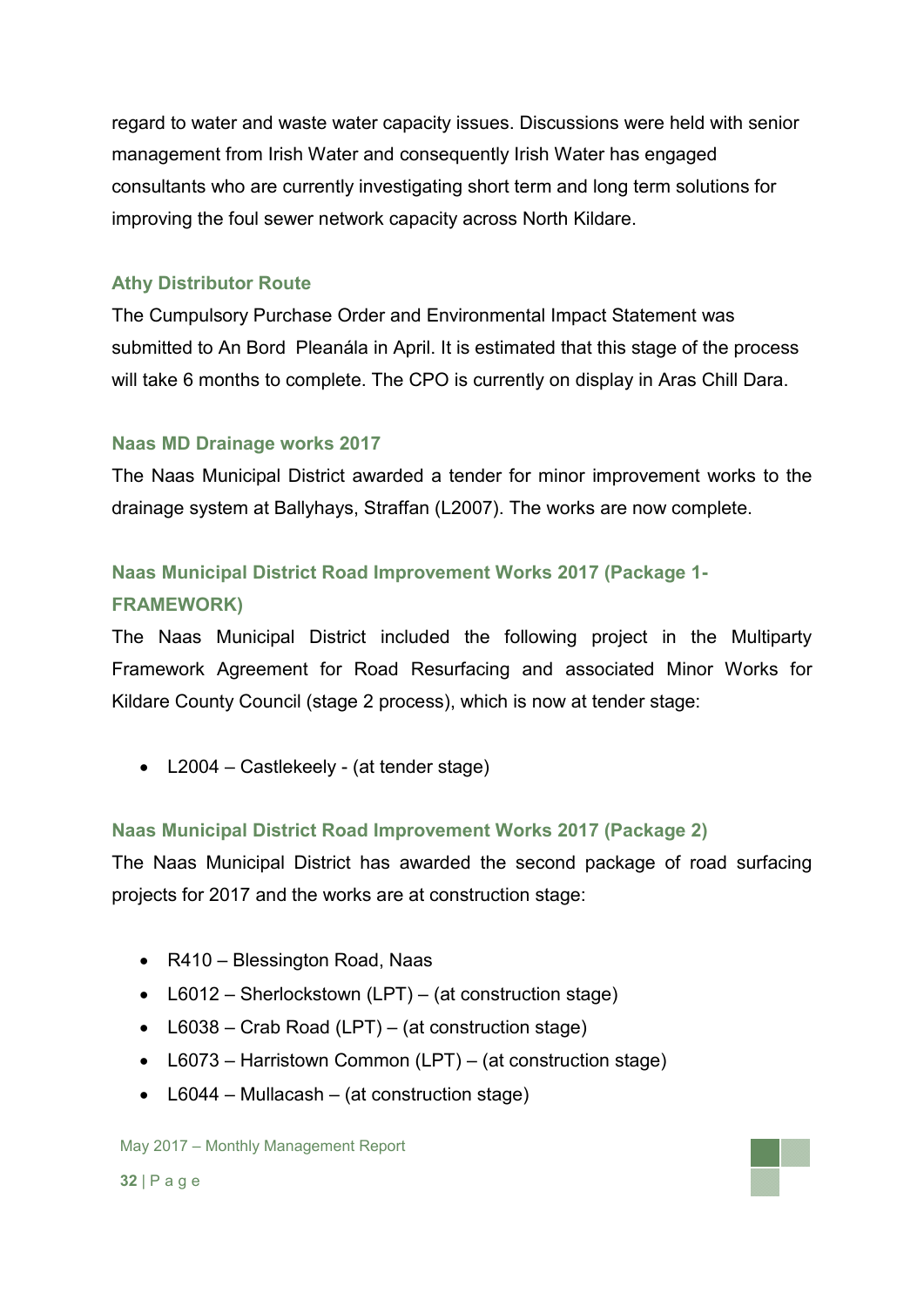- L2002 Bodenstown Cross to Millicent Bridge (Complete)
- L2991 Morrell Avenue (Ramp)

## **Naas Municipal District Road Improvement Works 2016 (Package 3)**

The Naas Municipal District will commence the third package of road surfacing projects in Q2 2017

## **Naas Municipal District Footpath Improvement Works 2017**

The Naas Municipal District will commence the development of footpath schemes within the Naas MD for 2017 including the LPT funded schemes in Q3 2017

## **Dublin Road Corridor/Poplar Square, Naas**

The Council has appointed the consultant for the detailed design and contract documentation preparation phase of this project. A project execution plan has been submitted to the NTA and is near agreement. Phasing of the project is agreed and preliminary contracts for surveys etc are ongoing.

## **NTA GDA Cycle Network Design (Naas)**

Three schemes are being progressed to public consultation stage and this work is funded by the National Transport Authority. The routes are:

- Naas to Kill;
- Kilcullen Road, Naas; and
- Greenway from Newbridge Road (Naas) to Sallins train station along the route of the canal

The closing date for receipt of submissions for the Kilcullen Road, Naas Cycleway Part 8 was 16/12/2016. The submissions report is being finalised by the scheme consultants for review by the Planning section, before going before the members of Naas Municipal District.

The Part 8 process for the Naas to Kill cycleway is planned to commence in May 2017.

May 2017 – Monthly Management Report

**33** | P a g e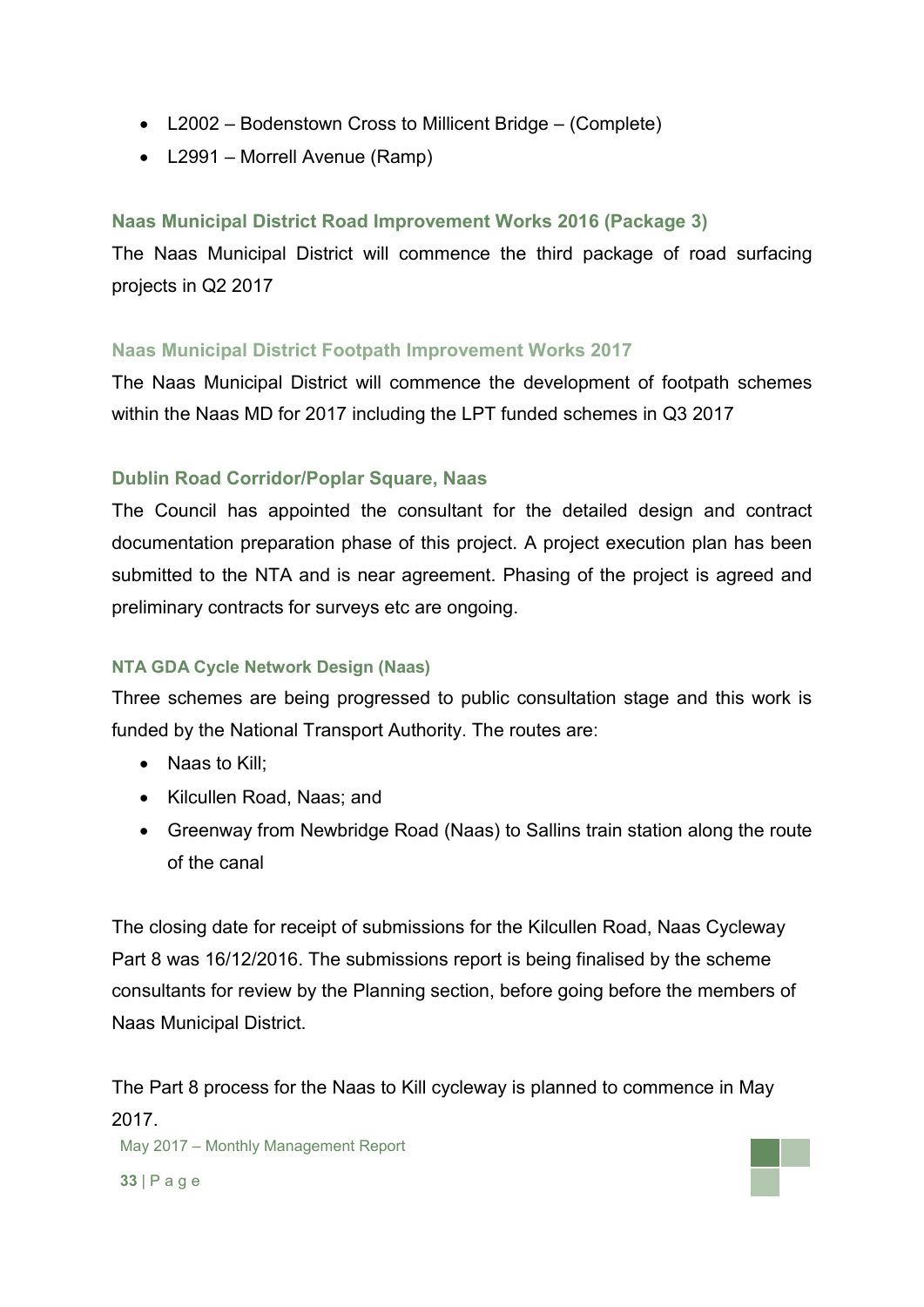The Greenway from Newbridge Road (Naas) to Sallins train station is planned to go to Part 8 in June 2017.

## **M7 Naas to Newbridge Bypass Upgrade, M7 Osberstown Interchange and R407 Sallins Bypass**

As members are aware the M7 Naas to Newbridge Bypass Upgrade and R407 Sallins Bypass projects have been included in the Department of Expenditure and Public Reform Programme entitled "Building on Recovery - Infrastructure and Capital Investment 2016-2021". The Department of Transport Tourism and Sport (DTTaS) have agreed that both projects are to form one contract.

Contract documents were issued in December 2016 to the shortlisted pre-qualified contractors and the closing date for receipt of tenders is 29 May. This process is in preparation for award of the construction contract in Q3 2017 which remains subject to provision of funding from both funding agencies, DTTaS and Transport Infrastructure Ireland (TII). The construction contract duration is approximately 30 to 36 months.

Notices to Treat for the M7 Naas to Newbridge Bypass Upgrade, the M7 Osberstown Interchange and R407 Sallins Bypass were issued in December 2015. Land negotiations are continuing.

Advanced works/testing are underway in preparation for the main contract. This includes landowner accommodation works, archaeological testing, ground investigation, the Sallins Railway underbridge and the M7 hard shoulder strengthening (complete).

**Royal Canal Greenway between Maynooth and Dublin County Boundary** The Part 8 report for this scheme was approved at the October 2016 full council meeting.

May 2017 – Monthly Management Report **34** | P a g e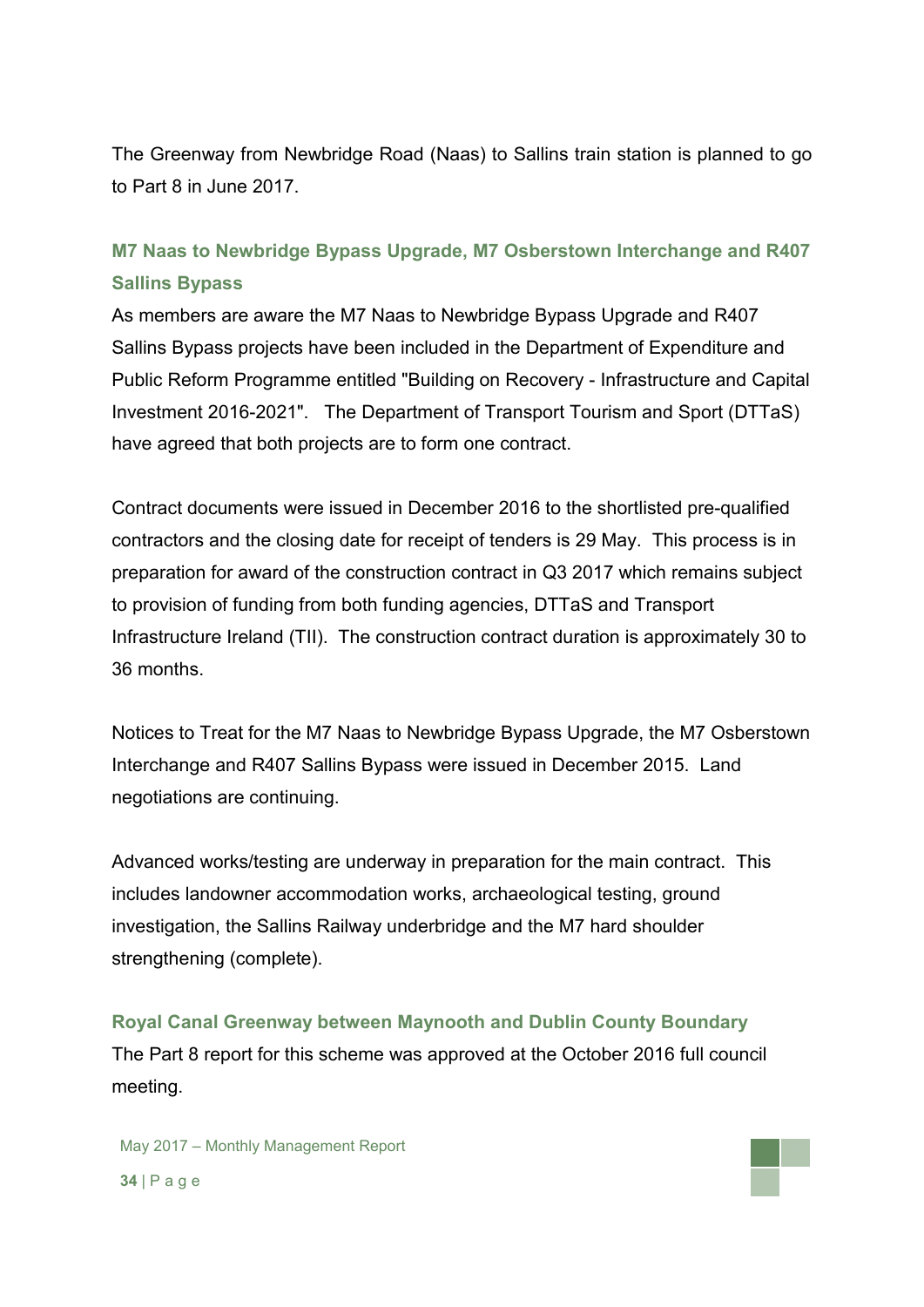A procurement competition for the appointment of consultants is now complete and Atkins Consultants have been appointed. The project team has begun design preparation work.

This scheme will consist of the construction of a cycleway and pedestrian facility along the canal tow path. The scheme is 8.4km in length and will consist of a 2.5 to 3m wide shared walking and cycling facility.

## **Royal Canal Greenway - Maynooth to "The West"**

The DTTaS smart travel group has confirmed that funding has been approved for an amount of €797,000 for this project.

This funding will allow Kildare County Council to complete the works between Chambers Bridge and Maynooth which would fully complete the section between Maynooth and Kilcock. Waterways Ireland will be also funded to commence the works between Kilcock and Enfield and will commence this section in late summer.

The Kildare County Council element of this work will go to tender in late June.

## **Replacement of the Machinery Yard**

The Kildare County Council Machinery Yard and Stores is currently located in Newbridge. It is proposed to relocate the machinery Yard and maximise the use of the existing site in Newbridge. The design services contract commenced in early April.

## **Celbridge/Leixlip Municipal District**

Street sweeping at the weekend is currently operational for a half day on a Saturday in both towns.

The road works programme has been agreed for 2017. This will involve the investment of €426,075 in road resurfacing and €45,000 in surface dressing. These works will mainly be carried out over the summer months when traffic is lighter.

May 2017 – Monthly Management Report **35** | P a g e

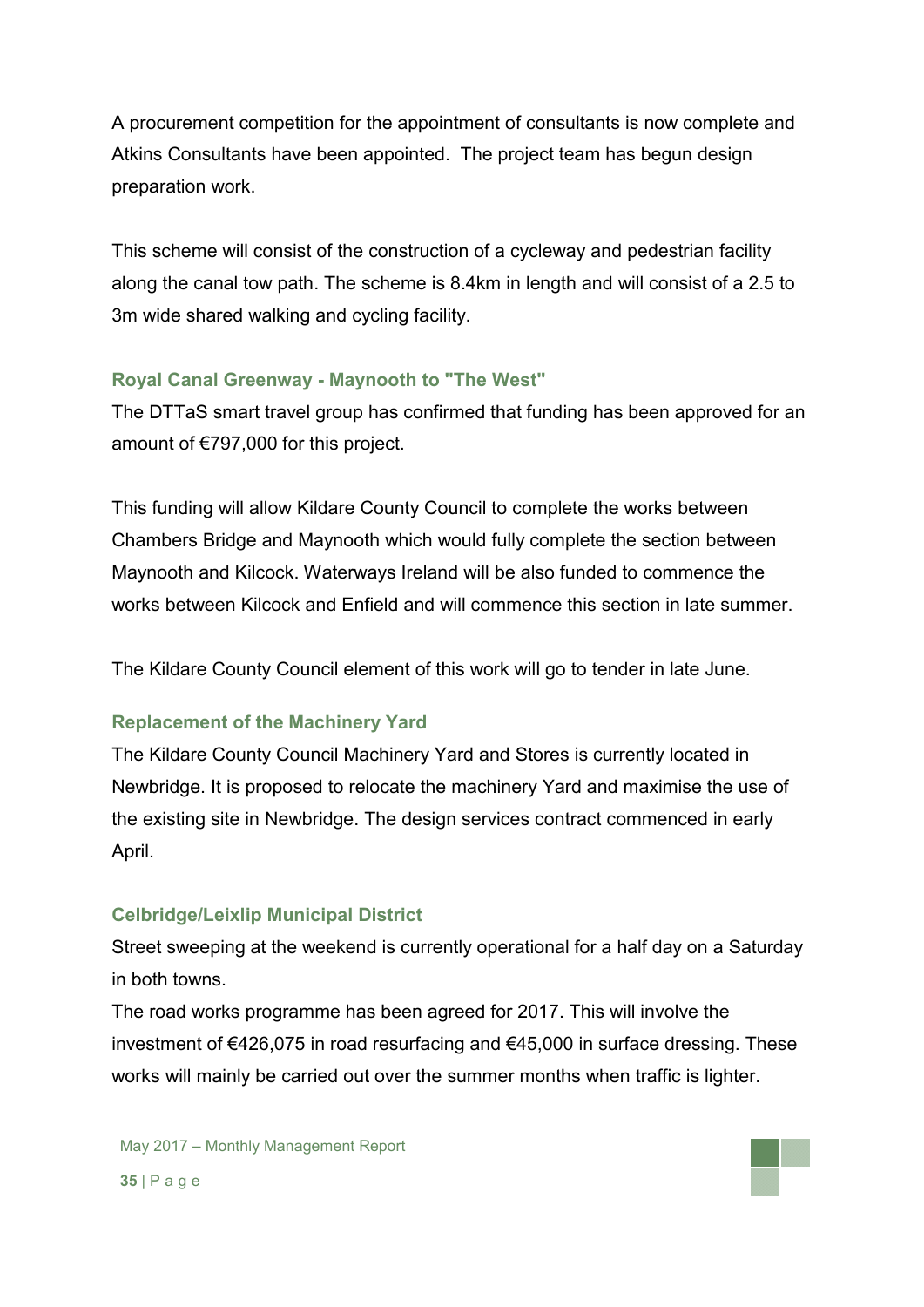The members recently agreed the Local Property Tax (LPT) for the district and have allocated €277,000 to transportation for improvements to the districts roads and footpaths.

#### **Fire Service**

| <b>Operational Calls</b> |                         |                 |  |  |  |
|--------------------------|-------------------------|-----------------|--|--|--|
| <b>Station</b>           | <b>Total Calls 2016</b> | To date in 2017 |  |  |  |
| Newbridge                | 446                     | 139             |  |  |  |
| <b>Naas</b>              | 484                     | 146             |  |  |  |
| Athy                     | 262                     | 88              |  |  |  |
| Maynooth                 | 319                     | 89              |  |  |  |
| Monasterevin             | 190                     | 56              |  |  |  |
| Leixlip                  | 235                     | 58              |  |  |  |
| <b>TOTAL</b>             | 1936                    | 576             |  |  |  |

### **Incident Statistics for Kildare Fire Service**

|                | <b>Operational Calls 2017</b> |     |              |              |            |      |
|----------------|-------------------------------|-----|--------------|--------------|------------|------|
| <b>Station</b> | Jan                           | Feb | <b>March</b> | <b>April</b> | <b>May</b> | June |
| Newbridge      | 35                            | 33  | 23           | 48           |            |      |
| <b>Naas</b>    | 39                            | 29  | 32           | 46           |            |      |
| Athy           | 25                            | 20  | 20           | 23           |            |      |
| Maynooth       | 30                            | 16  | 18           | 25           |            |      |
| Monasterevin   | 12                            | 18  | 9            | 17           |            |      |
| Leixlip        | 17                            | 8   | 17           | 16           |            |      |
| <b>TOTAL</b>   | 158                           | 124 | 119          | 175          |            |      |

### **Fire Safety**

|      | <b>No. Inspections</b> | No. Premises Inspected |
|------|------------------------|------------------------|
| 2016 | ィっフ                    |                        |
| 2017 |                        | າາ<br>ບບ               |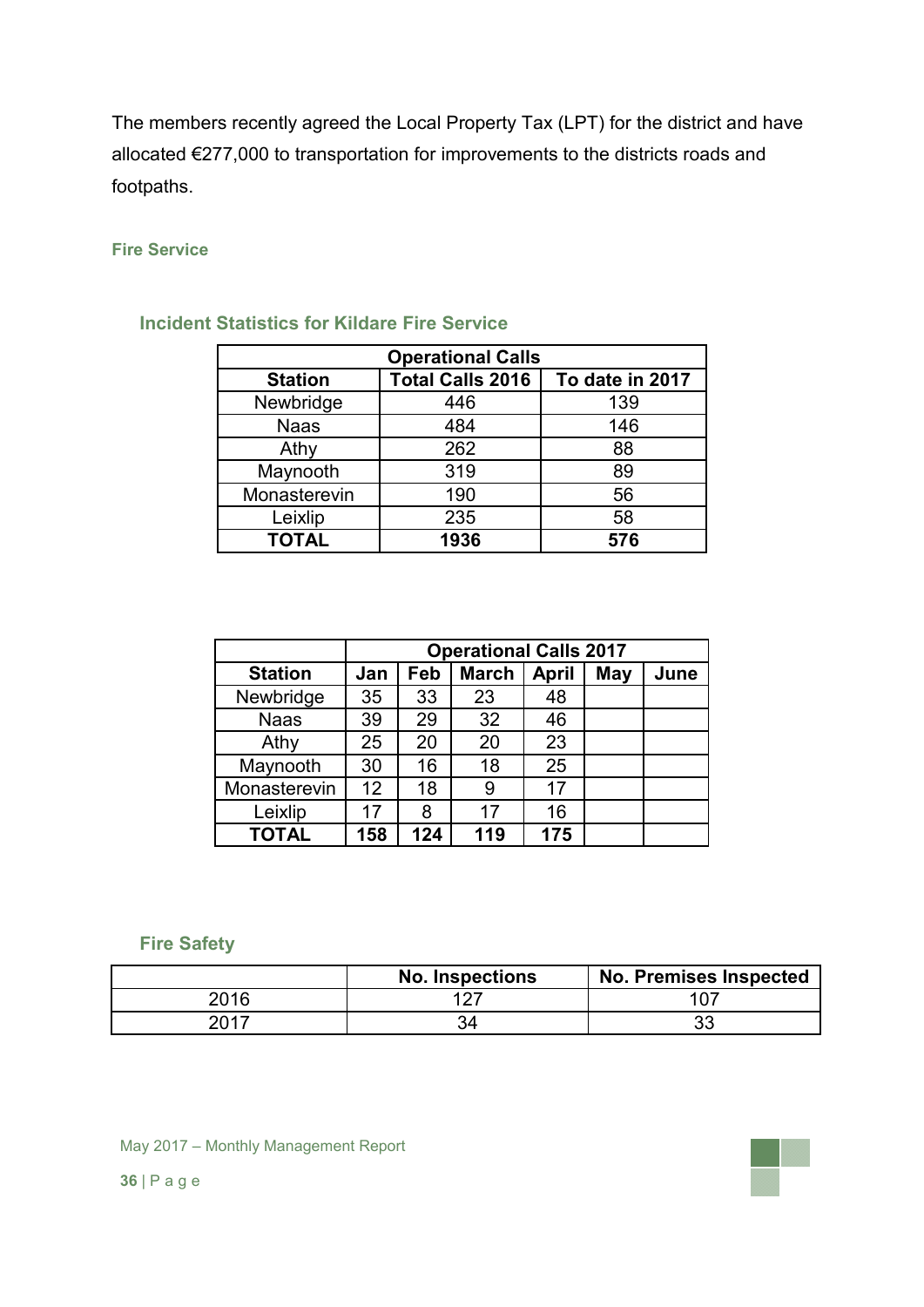|      | <b>No. Fire Safety Complaints</b> |  |  |  |  |  |
|------|-----------------------------------|--|--|--|--|--|
| 2016 |                                   |  |  |  |  |  |
|      |                                   |  |  |  |  |  |

|      | <b>No. Fire Safety Certificates</b> |  |  |  |  |  |
|------|-------------------------------------|--|--|--|--|--|
| 2016 | 154                                 |  |  |  |  |  |
| 2017 |                                     |  |  |  |  |  |

|      | <b>No. Planning File Comments</b> |  |  |  |  |  |
|------|-----------------------------------|--|--|--|--|--|
| 2016 |                                   |  |  |  |  |  |
| 2017 |                                   |  |  |  |  |  |

#### **Civil Defence**

Kildare Civil Defence successfully ran the Regional Competitions / Exercise on Saturday 1 April 2017. Teams from Westmeath, Meath, Dublin, Wicklow and Laois participated in the event. Skills were tested in the following disciplines: Foot Drill, Search and Radio Communications, Casualty Site, Team Building, Flooding Tabletop Exercise. There was also a Drones demonstration.

Kildare Civil Defence provided First Aid cover at the World Irish Dancing Championships at Citywest for eight days, provided assistance for five days at the Punchestown racing festival and also provided Safety Boats at Aoibheanns Royal Walk (Kilcock to Leixlip) and the Dragon Boat Festival in Athy.

**Economic, Community and Cultural Development**

**Economic Development**

## **Town and Village Renewal just launched**

Head of Enterprise attended a briefing in Thurles on Town and Village renewal Scheme.

May 2017 – Monthly Management Report

**37** | P a g e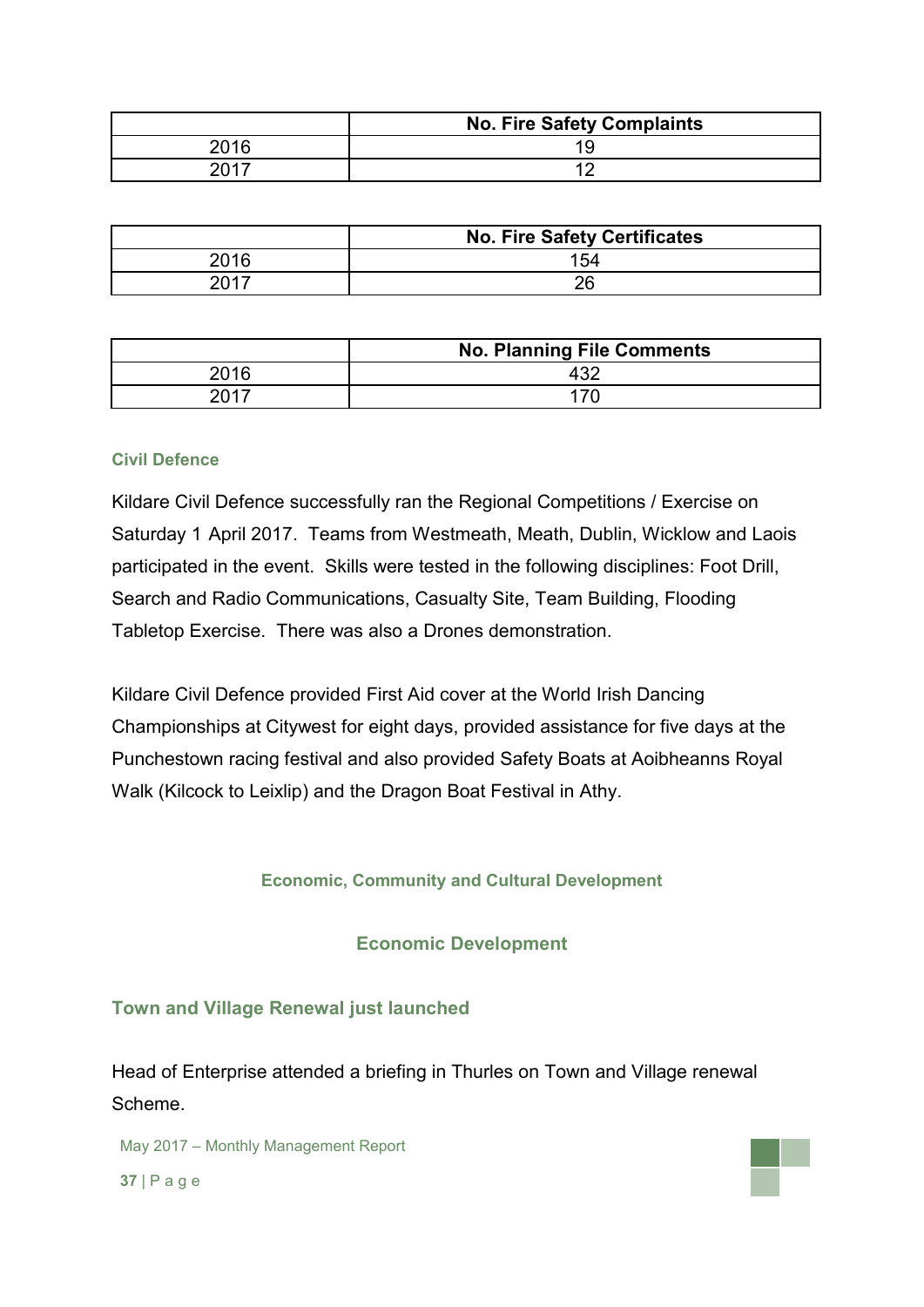Expressions of Interests are invited from communities for the scheme and in order to facilitate and support communities Kildare County Council will host a Business & Community Workshop for the Town & Village Scheme 2017 on 23 May 2017 at 7.00pm in Áras Chill Dara.The Town and Village Renewal Scheme is an initiative under the Government's Action Plan for Rural Development, Realizing our Rural Potential, and is part of a package of national and local support measures to rejuvenate rural towns and villages throughout Ireland. A National Fund of €20m will be made available on a competitive basis for projects developed at local level. This scheme is open to rural locations in County Kildare and excludes urban towns of populations of 10,000 or more. ]

#### **Foreign Direct Investment (FDI) –Dublin**

Head of Enterprise attended the Industrial Development Authority (IDA) briefing provided by Conor Simpson, Regional Manager, IDA and hosted in Athy by Mr Joe Boland Director of Service to discuss potential industrial development in the Athy Municipal District in an effort to attach inward investment.

#### **Intervention in to Hewlett Packard**

Head of Enterprise delivered a Pathway to Enterprise program on site in Hewlett Packard to 96 employees ,this has been followed by two by one day idea generation workshops in conjunction with National University of Ireland Maynooth and two start your own business programs .

#### **Summer Business Expo**

The Kildare Local Enterprise Office collaborated with the Chamber at this year's Business Expo and part funded 20 companies to Exhibit in Sheehy Motors, Naas.

#### **Allenwood Enterprise Sub Committee**

Head of Enterprise has just joined the Allenwood Enterprise Sub Committee. Work is progressing to develop a new strategic plan for the centre 2020

May 2017 – Monthly Management Report **38** | P a g e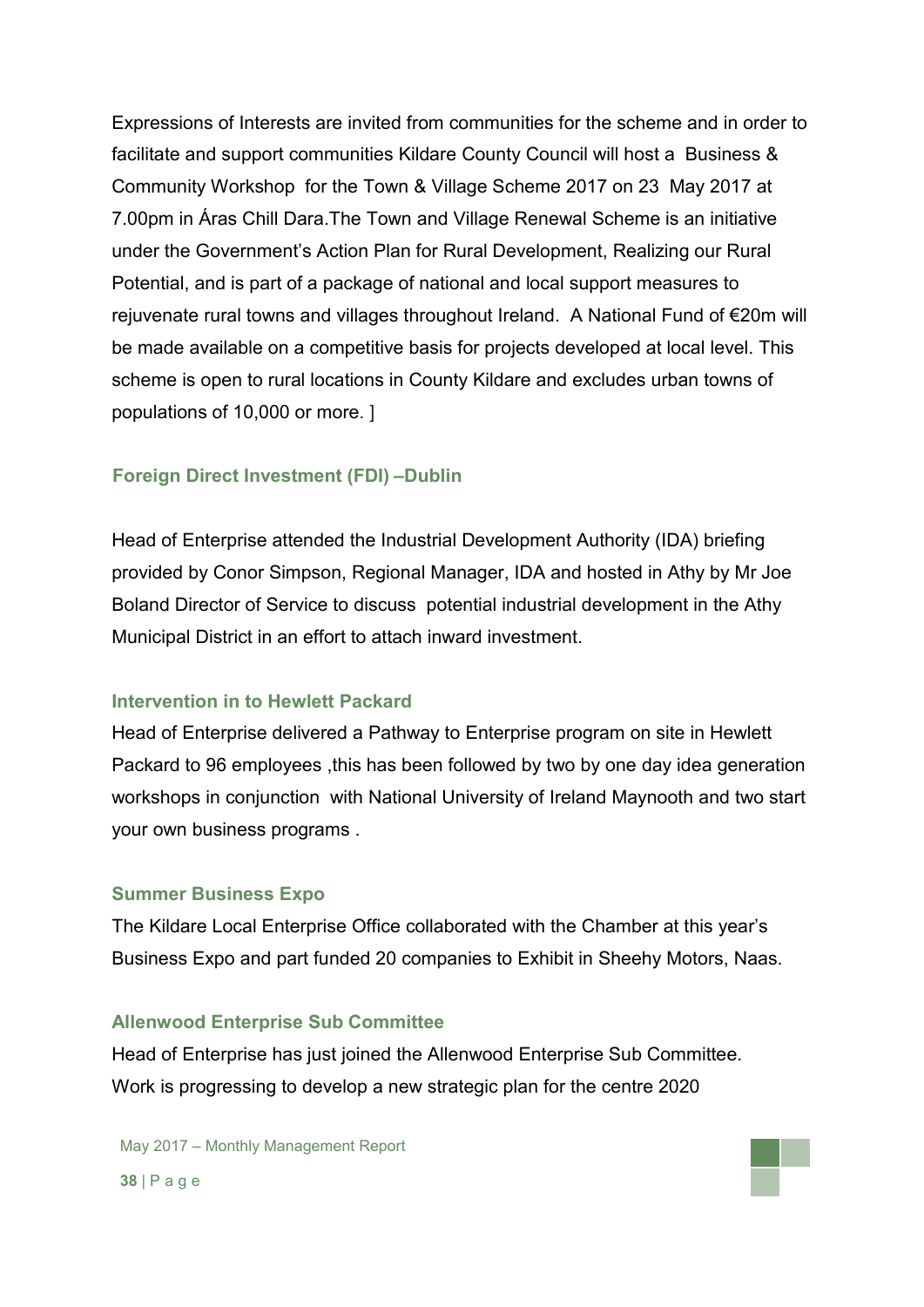## **Action Plan for Jobs – Dublin Regional Action Plan**

This Local Enterprise Office has provided updates on a series of actions that Kildare County Council was responsible for delivering under the Mid East Regional Action Plan for jobs.

## **Kildare County Show**

Kildare County Show takes place on 18 June 2017 in Athy, By way of support for the revival of this historic event Kildare County Council is providing a marquee to show case the best in craft, food and manufacturing across the county. Bookings for a stand can be made through the Local Enterprise Office, who will host design exhibition in the Kildare County Show and winners will be announced at 2pm on 18 June on the grounds. Details are on our website and distributed through the Nationalist.

| <b>MD</b>        |   | <b>Budget</b> |   | LPT        |   | <b>Total Budget</b> | <b>Successful Applications</b> |   |         | Remaining     |        |
|------------------|---|---------------|---|------------|---|---------------------|--------------------------------|---|---------|---------------|--------|
|                  |   | Allocation    |   | Allocation |   | 2017                |                                |   |         | <b>Budget</b> |        |
|                  |   |               |   |            |   |                     |                                |   |         |               |        |
| <b>ATHY MD</b>   | € | 30,000        | € | ۰          | € | 30,000              | 12                             | € | 12,180  | €             | 17,820 |
| ICB LX MD        | € | 30,000        | € | ۰          | € | 30,000              |                                | € | 12,635  | €             | 17,365 |
| IKD NB MD        | € | 30,000        |   | € 14,050   | € | 44,050              | 24                             | € | 43,684  | €             |        |
| <b>IMAYNOOTH</b> | € | 30,000        | € | 10,000     | € | 40,000              | 51                             | € | 34,821  | €             | 5,179  |
| <b>NAAS</b>      | € | 30,000        |   | € 10,000   | € | 40,000              | 17                             | € | 32,067  | €             | 7,933  |
|                  | € | 150,000       |   |            | € | 184,050             | 111                            | € | 135,387 | €             | 48,663 |
|                  |   |               |   |            |   |                     |                                |   |         |               |        |

## **Shop Front Grant Scheme update To May 2017**

## **Local Enterprise Activity**

## **Local Enterprise Office has circulated its Strategic Plan 2017**

Details of support and full list of objectives, actions and timelines are detailed in the plan, Head of Enterprise can provide clarification if required on any action listed.

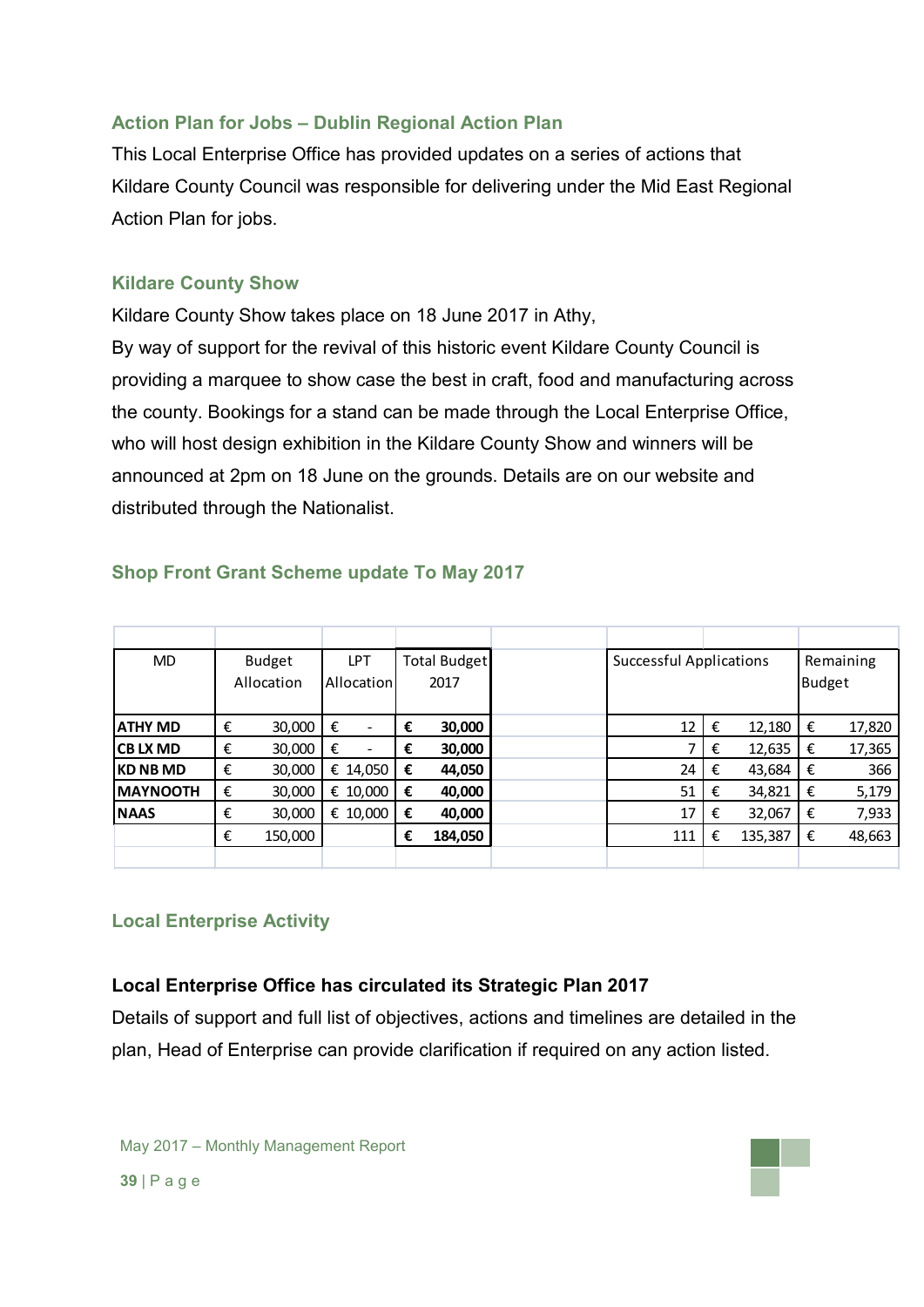## **Community Concept Competition (design of the future )**

The launch of the county's first Community Concept competition takes place on 19 May 2017 .We hope to involve community and youth groups as well as schools we will host design exhibition in Kildare County Show and winners announced at 2pm on 18 June on the grounds. Details are on our website and distributed through the **Nationalist** 

## **Search is on for Ireland's Best Young Entrepreneur Awards 2018**

This is a national initiative run through the Local Enterprise Offices which aims to encourage and support a culture of entrepreneurship among young people in Ireland, to promote entrepreneurship as a career choice, and to encourage the establishment and development of new innovative businesses by Ireland's young entrepreneurs.

The 2018 Irish Best Young Entrepreneurs competition is open to people aged between 18 -35 years

- Best Business Idea: (not yet trading)
- Best Start-up: (trading less than months 36 months)
- Best Established Business: (trading more than months36 months)

## **Competition Stages**

One winner and one runner up from each category who go forward to represent Kildare at the Regional Finals.

Kildare Investment Fund:

| <b>Best Idea</b>   | <b>Start Up</b>           | <b>Established</b> |
|--------------------|---------------------------|--------------------|
| Winner $ E$ 7,000  | Winner $-615,000$         | Winner $-615,000$  |
| <b>Runner Up -</b> | <b>Runner Up - €5,000</b> | <b>Runner Up -</b> |
| €3,000             |                           | €5,000             |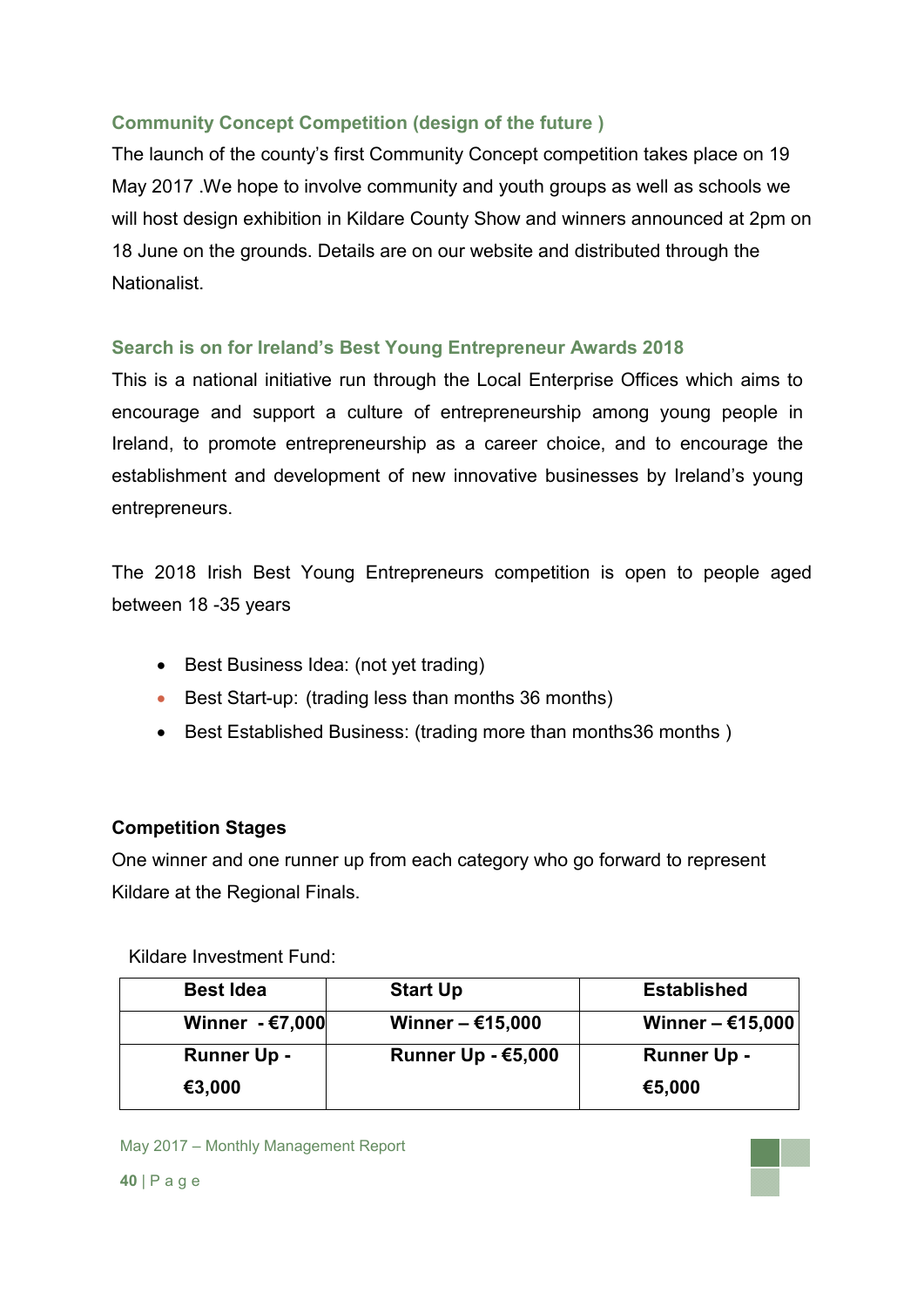### Key Dates:

- October Kildare Business Model Bootcamp day for all applicants
- November Shortlisting to 15 (5  $\times$  3 each category)
- November Kildare Bootcamp
- December Kildare County Finals –
- January 2018 Regional Finals
- March 2018 National Finals Google HQ

## **Craft hub Launched in addition to meet the maker monthly event,**

With a prime location on Level 0 of Áras Chill Dara, the use of this public space will showcase the best in Craft & Design from across the county and will provide visitors with the opportunity to see the broad range and high quality designers that live in the community'. Each month, a new designer will be featured and the Local Enterprise Office Kildare will work with craft artists to promote their businesses.



During April 2017, Angelina Foster of Angelina's ArtVentures is currently featured Thus has been the level of interest that we are currently commisioning a second piece for the reception area and will be hosting a monthly meet the maker event .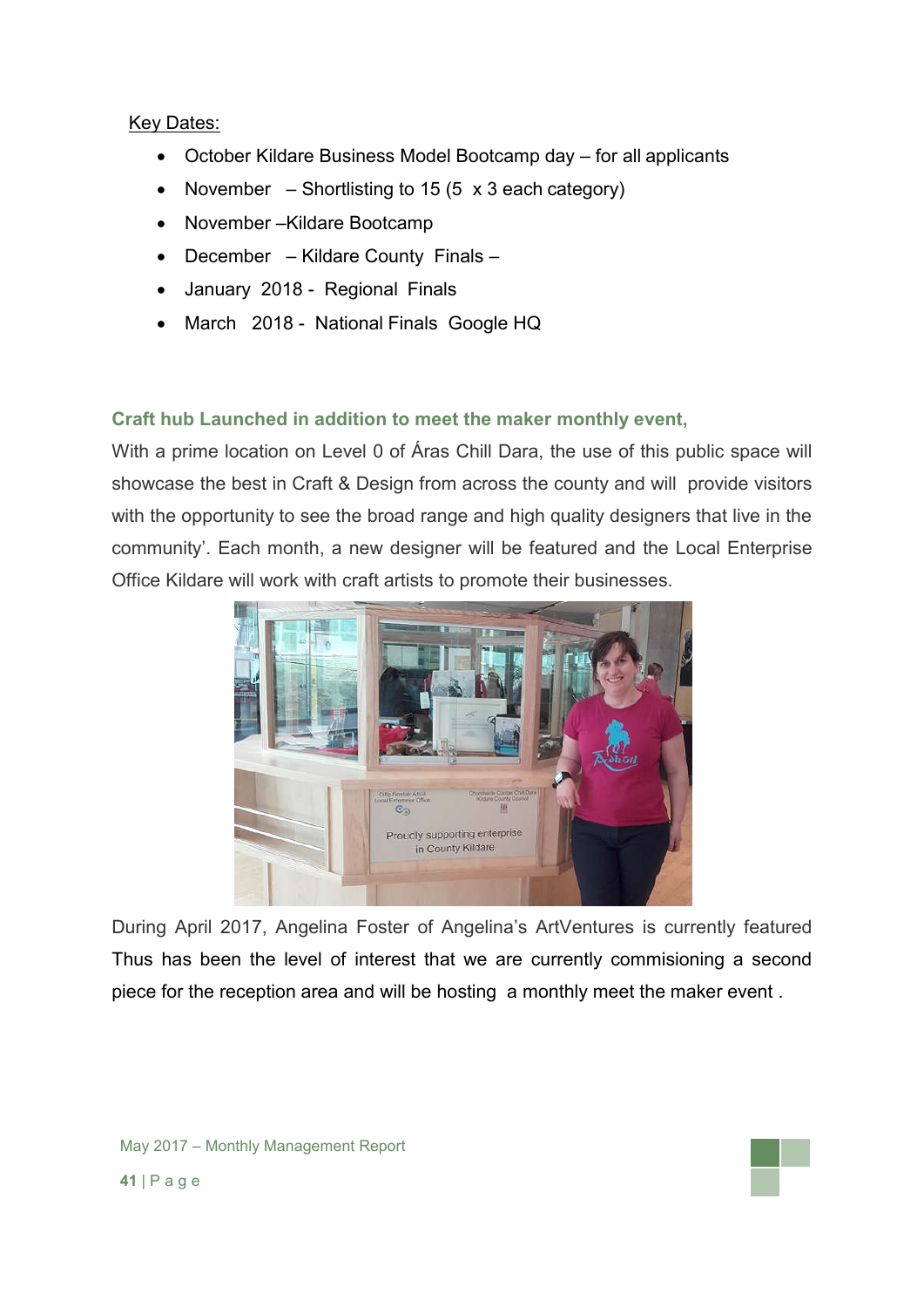## *LEAN Business Programme Kildare*

Lean tools and processes are seen very much as a way of industry remaining competitive .A tendering process is currently underway to select a provider to provide lean consultancy & training in quarter 3 2017. The programme will consist of days of workshops training to provide an introduction to LEAN concepts, and mentoring support up to a value of €5,000 for each of the eight businesses

> Following the conclusion of each participant's LEAN assignment the programme provider will submit a report of actual savings and benefits incurred by the participant.

## **Export Grant €2,500 just launched**

A programme aimed to assist business find alternative markets in the wake of Brixit has been launched , this allows businesses travel and attend trade shows and meets across the globe .

### **Brexit Support**

Kildare is preparing a range of financial and advisory supports for businesses challenged with future Brexit decisions :

- Businesses currently exporting directly to NI/UK
- Businesses who have business suppliers UK based
- Who's customers are exporting to NI/UK (i.e. where they are part of a supply chain)
- Or business trading domestically or into other EU countries where their main competitor is UK based

## **General Grant Applications**

The members of the Evaluation Committee next meeting will take place on 28 June Applications are currently been sought and processed deadline for expression of interest for this round of funding is the 13 June and criteria can be found on www.localenterprise.ie /Kildare